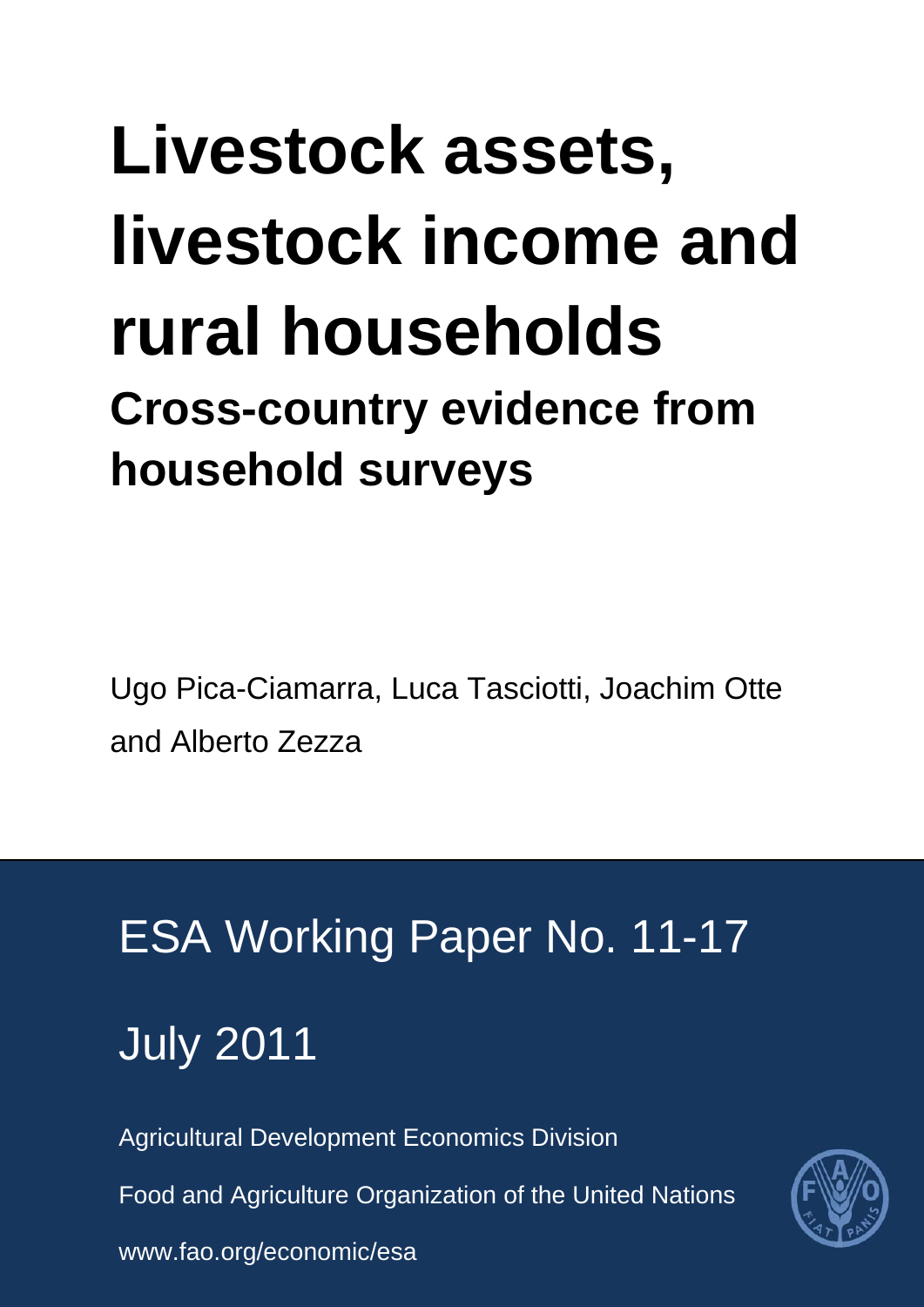#### **Livestock assets, livestock income and rural households** Cross-country evidence from household surveys<sup>1</sup>

Ugo Pica-Ciamarra<sup>a</sup>, Luca Tasciotti<sup>b</sup>, Joachim Otte<sup>c</sup>, Alberto Zezza<sup>d</sup>

<sup>a</sup> Animal Production and Health Division, FAO, Rome – WB-ILRI-FAO Livestock Data Innovation<br>Project, ugo.picaciamarra@fao.org <sup>b</sup> Institute of Social Studies, ISS, de Hague, Tasciotti@iss.nl <sup>c</sup>Animal Production and Health Division, FAO, Rome; joachim.otte@fao.org  $\alpha$ <sup>d</sup> Development Research Group, World Bank, Washington D.C.; azezza@worldbank.org

**Abstract** – This paper investigates the livestock asset positions of rural households and the contribution of livestock to their income in 12 developing countries. It draws on the FAO Rural Income Generating Activities (RIGA) database, which allows cross-country comparisons of household surveys. The majority of rural households keep livestock; the rural poor, defined as those living in rural areas and belonging to the bottom expenditure quintile, are more likely to keep livestock than those in higher quintiles; there are minor differences in herd composition between households, and the contribution of livestock to total income is overall small, with no significant differences across households.

**Key words:** Livestock, livestock holdings, livestock income, household surveys, poverty

#### **JEL Classification:** Q12, C32

<u>.</u>

<span id="page-1-0"></span><sup>&</sup>lt;sup>1</sup> The analysis in this paper is based on data from the Rural Income Generating Activities (RIGA) database, maintained by FAO's Agricultural Development Economics Division (ESA). Luca Tasciotti and Alberto Zezza were both at ESA when work on this paper was started. The paper is a joint output of the LSMS-ISA Project of the World Bank (http://www.worldbank.org/lsms-isa) and the World Bank, International Livestock Research Institute, FAO Livestock Data Innovation in Africa Project (www.africalivestockdata.org).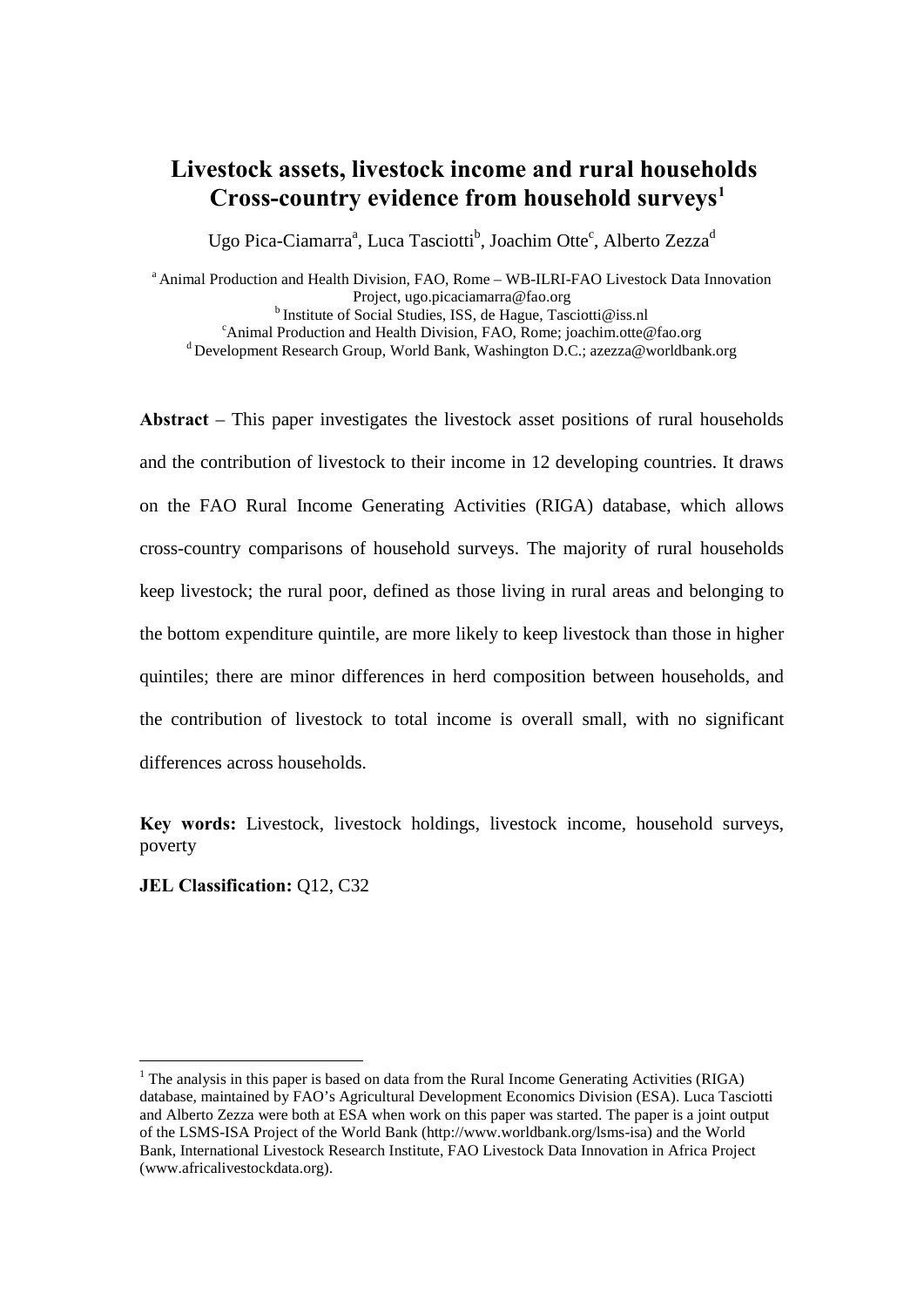#### **1. Introduction**

Growth of agriculture is critical to sustain poverty reduction as about 75 per cent of the world's 1.2 billion extremely poor (< US\$ 1 a day) are estimated to live in rural areas and derive a non-negligible part of their income from agriculture and / or agriculture related activities (Ravallion et al., 2007; World Bank, 2008). The pace of poverty reduction does not only depend on the overall rate of agricultural growth, but also on the ability of poor households to participate in that growth, that is on the quality or inclusiveness of the growth process (Christiansen et al., 2006; Datt and Ravallion, 1998). Given that about three quarters of the extreme poor are estimated to keep livestock as part of their livelihood portfolios (LID, 1999; FAO, 2009), safeguarding and increasing the returns from their livestock assets is expected to help them in their endeavour to escape poverty (Brown, 2003; Catley, 2008; Delgado, 2003; ILRI, 2003; ILRI, 2007; Pica-Ciamarra, 2009; SDC, 2007).

Analyses of the livestock-poverty linkages are however limited, constraining the formulation of policies and investment plans intended to have a positive impact on the livelihoods of the livestock-dependent poor. On the one hand, macro studies show that increases in livestock productivity contribute to GDP growth and generate significant consumption and production linkages, but are too crude to detail investment plans and policies (Pica et al., 2008; Roland-Holst et al., 2010; Tsigas and Ehui, 2006). On the other hand, micro analyses, which focus on few households, one subsector within livestock, or on the livestock sector in isolation from other sources of livelihoods, are rarely appropriate to draw general inferences for pro-poor livestock sector policies and programmes (Barrett and Luseno, 2004; Imai, 2003; Kazianga and Udry, 2006).

This paper draws on the Rural Income Generating Activities (RIGA) database of FAO to investigate the livestock asset positions of rural households and the contribution of livestock to their income in a cross-section of developing countries.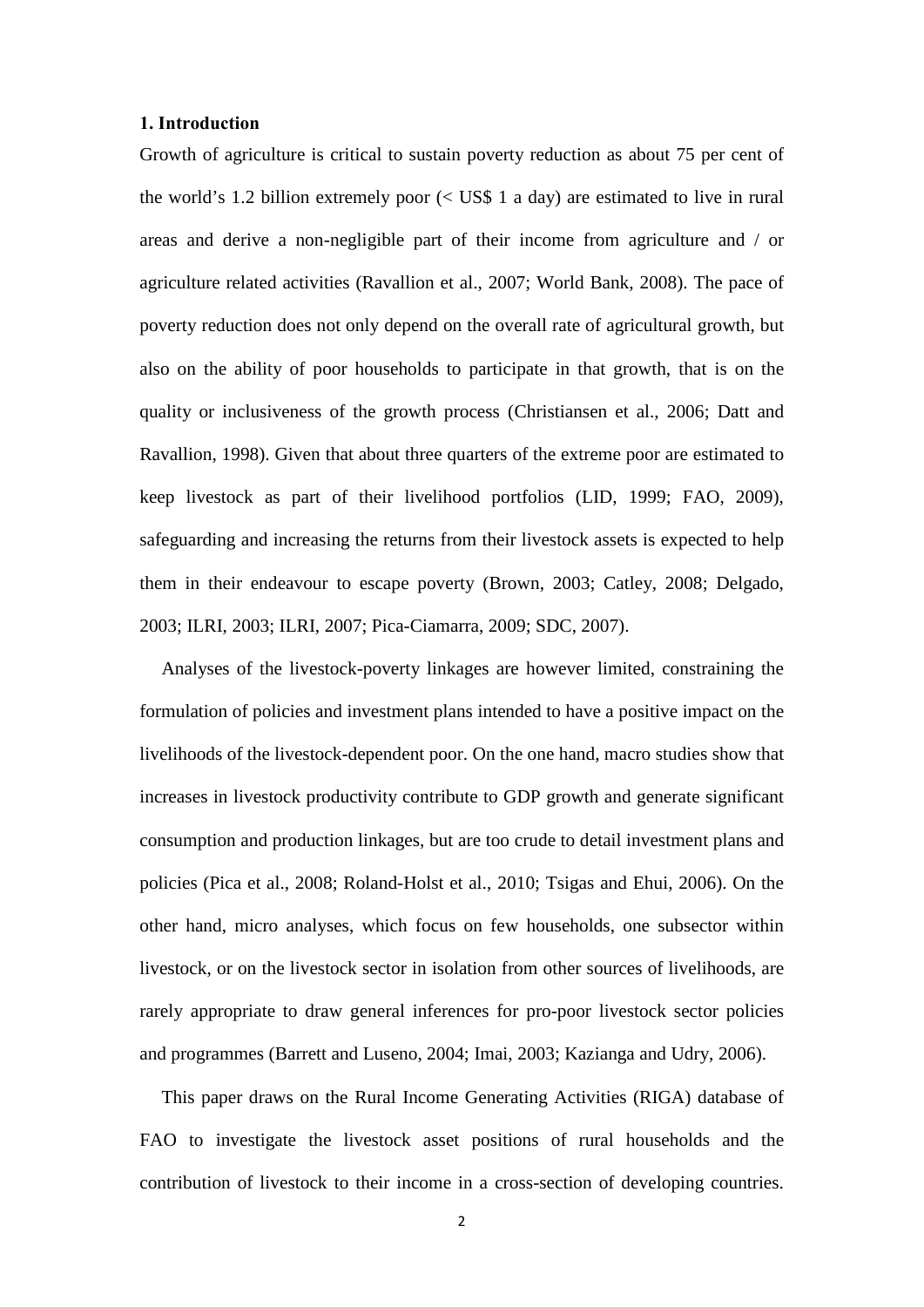The RIGA database is a compilation of selected Living Standards Measurement Studies and similar multi-purpose household surveys made available by the World Bank and other national and international institutions to derive comparable measures of income and basic household characteristics, with a particular focus on agriculture<sup>[2](#page-3-0)</sup> (Davis et al., 2010; Winters *et al.*, 2009). The high degree of comparability ensured by the RIGA database facilitates the identification of common traits and patterns, regularities and differences that emerge from household level analysis.<sup>[3](#page-3-1)</sup>

The surveys used in this paper include Bangladesh (survey year: 2000), Ecuador (1995), Ghana (1998), Guatemala (2000), Madagascar (2001), Malawi (2004), Nicaragua (2001), Nigeria (2004), Nepal (2003), Pakistan (2001), Panama (2003) and Vietnam (1998). While clearly not representative of developing countries in their entirety, the list does represent a significant range of countries and regions and can provide insights into the role of livestock activities in the livelihood strategies of rural households in the developing world, despite countries with significant pastoral livestock populations not being included.

The paper is structured as follows. Section 2 examines the likelihood of households in different expenditure quintiles to keep farm animals. Sections 3 and 4 investigate herd size and composition of livestock-keeping households in different quintiles, while section 5 quantifies the contribution of livestock to household income. Section 6 draws some conclusions.

#### **2. Which households keep livestock?**

-

There is ample evidence that rural households keep livestock across various levels of income. In India, the landless, marginal and poor poultry farmers keep an average

<span id="page-3-1"></span><span id="page-3-0"></span><sup>&</sup>lt;sup>2</sup> The RIGA data and their full documentation are available at www.fao.org/es/ESA/riga/.<br><sup>3</sup> This paper presents additional analyses with respect to the 2009 FAO State of Food and Agriculture 'Livestock in the Balance' (FAO, 2009), which also makes use of the RIGA database.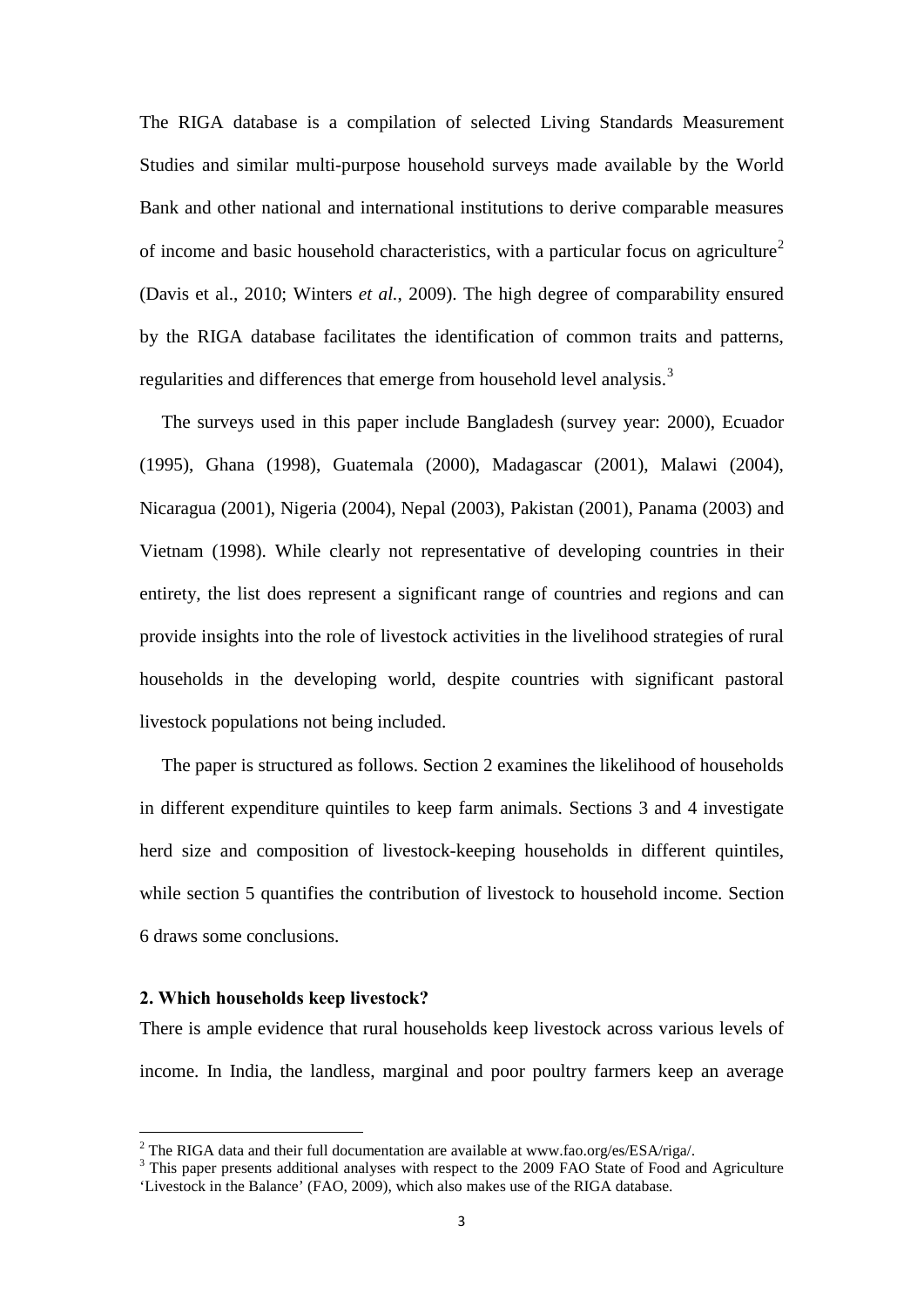flock of 7-8 non-descript hardy but low-yielding poultry birds, mainly as a source of eggs for home consumption and to meet one-off expenditures, whereas wealthier farmers can keep flocks with over 20,000 broilers for profit motives (GoI, 2006; Mehta and Nambiar, 2007). In Mexico, the poorest rural households rear piglets to maturity and then sell them to meet immediate cash needs, for example to purchase cereals; at the same time, Mexico's pork industry includes modern, vertically integrated hog farms that are competitive in the NAFTA market (Batres-Marquez et al., 2007; Dorward et al., 2001). Boran cattle, which are adapted to harsh climatic conditions, are reared for meat by ranchers in Kenya but are also kept by poor pastoral peoples in southern Ethiopia and the neighbouring areas of Kenya and Somalia, primarily as a source of milk for self-consumption (ILRI, 2006).

Households with different levels of income have incentives to keep livestock because of the wide spectrum of benefits these provide, such as cash income, food, manure, draft power and hauling services, savings and insurance, and social status and social capital (Bebe et al., 2003; Moll, 2005; Upton, 2004). At the bottom of the pyramid there are the poor farmers who, in the absence of formal insurance markets, tend to diversify (including into livestock) to achieve a balance between potential returns and the risks associated with climatic variability and market and institutional imperfections (Alderman and Paxson, 2002). In India, for instance, crop diversification is highest on small farms and lowest on the largest farms, both in irrigated and rain-fed areas (FAO, 2002); in Vietnam, small-scale farmers are more likely to have multiple sources of income, including farm and non-farm sources, whereas larger-scale farmers with good market access tend to specialise on one or few sources of income (Minot et al., 2006). At the top of the pyramid there are the (relatively) well-off farmers, some of whom specialise into high-value agricultural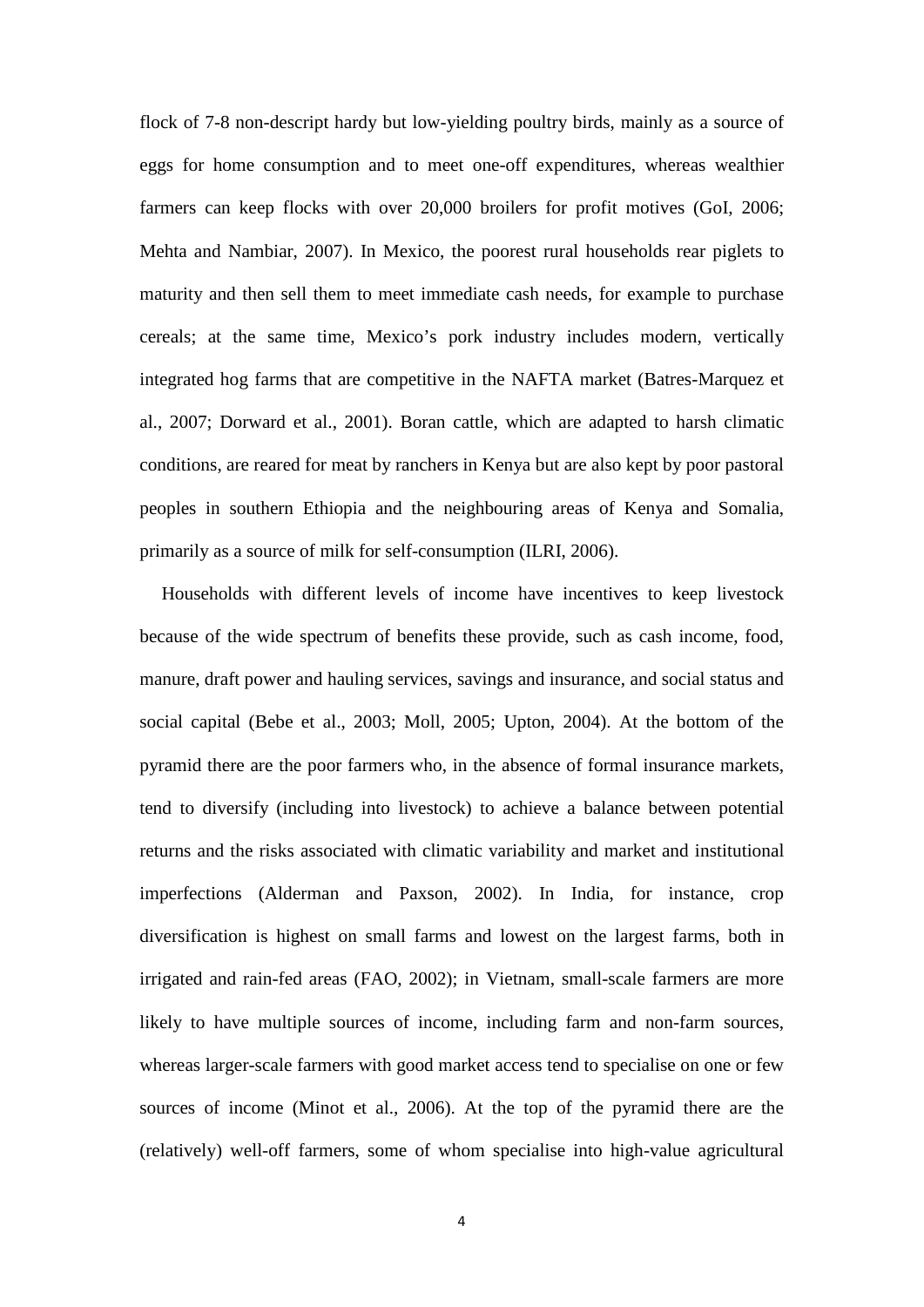products, including livestock, as an income-enhancing strategy (Abdulai and CroleRees, 2001; Barrett et al., 2005; Kristjanson et al., 2007). In Bangladesh, for instance, within the livestock sector, the 'entrepreneurial poor' and the 'employers of the poor' are likely to be specialised dairy farmers (CARE, 2008); Roland Holst et al. (2007) show that the livestock (income) dependant in Vietnam and Peru include the relatively better-off rural households but not many of those in the lowest income quintile, who are too poor to invest in livestock farming.

It is thus difficult to generalise whether poorer or richer households are more likely to keep livestock. Whether livestock-keeping is more important for the better-off or the poor is therefore an empirical question that needs to be assessed country by country. Table 1 and 2 show the proportion of households keeping livestock by expenditure quintile in rural and urban areas of the sample countries, ordered by increasing value of GDP per capita at purchasing power parity.

|            | Per cent of rural households |                             |                             |                             |                             |      |  |
|------------|------------------------------|-----------------------------|-----------------------------|-----------------------------|-----------------------------|------|--|
|            | 1 <sup>st</sup><br>quintile  | 2 <sup>nd</sup><br>quintile | 3 <sup>rd</sup><br>quintile | 4 <sup>th</sup><br>quintile | 5 <sup>th</sup><br>quintile | All  |  |
| Malawi     | 56.7                         | 62.2                        | 67.0                        | 67.2                        | 61.2                        | 62.8 |  |
| Madagascar | 73.7                         | 81.0                        | 79.3                        | 76.5                        | 73.2                        | 76.7 |  |
| Bangladesh | 55.2                         | 57.6                        | 64.6                        | 64.4                        | 66.5                        | 61.7 |  |
| Nepal      | 88.9                         | 90.7                        | 88.5                        | 87.8                        | 86.1                        | 88.4 |  |
| Ghana      | 64.6                         | 55.3                        | 51.4                        | 43.5                        | 36.0                        | 50.1 |  |
| Vietnam    | 85.3                         | 87.1                        | 83.2                        | 81.7                        | 73.4                        | 82.1 |  |
| Nigeria    | 58.3                         | 53.9                        | 46.7                        | 39.0                        | 33.9                        | 46.4 |  |
| Pakistan   | 40.9                         | 45.5                        | 47.3                        | 49.3                        | 51.7                        | 46.9 |  |
| Nicaragua  | 58.4                         | 60.7                        | 60.7                        | 54.1                        | 42.3                        | 55.3 |  |
| Guatemala  | 74.5                         | 76.6                        | 71.3                        | 69.7                        | 58.9                        | 70.2 |  |
| Ecuador    | 88.3                         | 86.5                        | 88.0                        | 86.1                        | 73.2                        | 84.5 |  |
| Panama     | 75.5                         | 64.7                        | 63.5                        | 57.2                        | 43.2                        | 60.8 |  |

**Table 1.** Proportion of rural households keeping livestock by expenditure quintile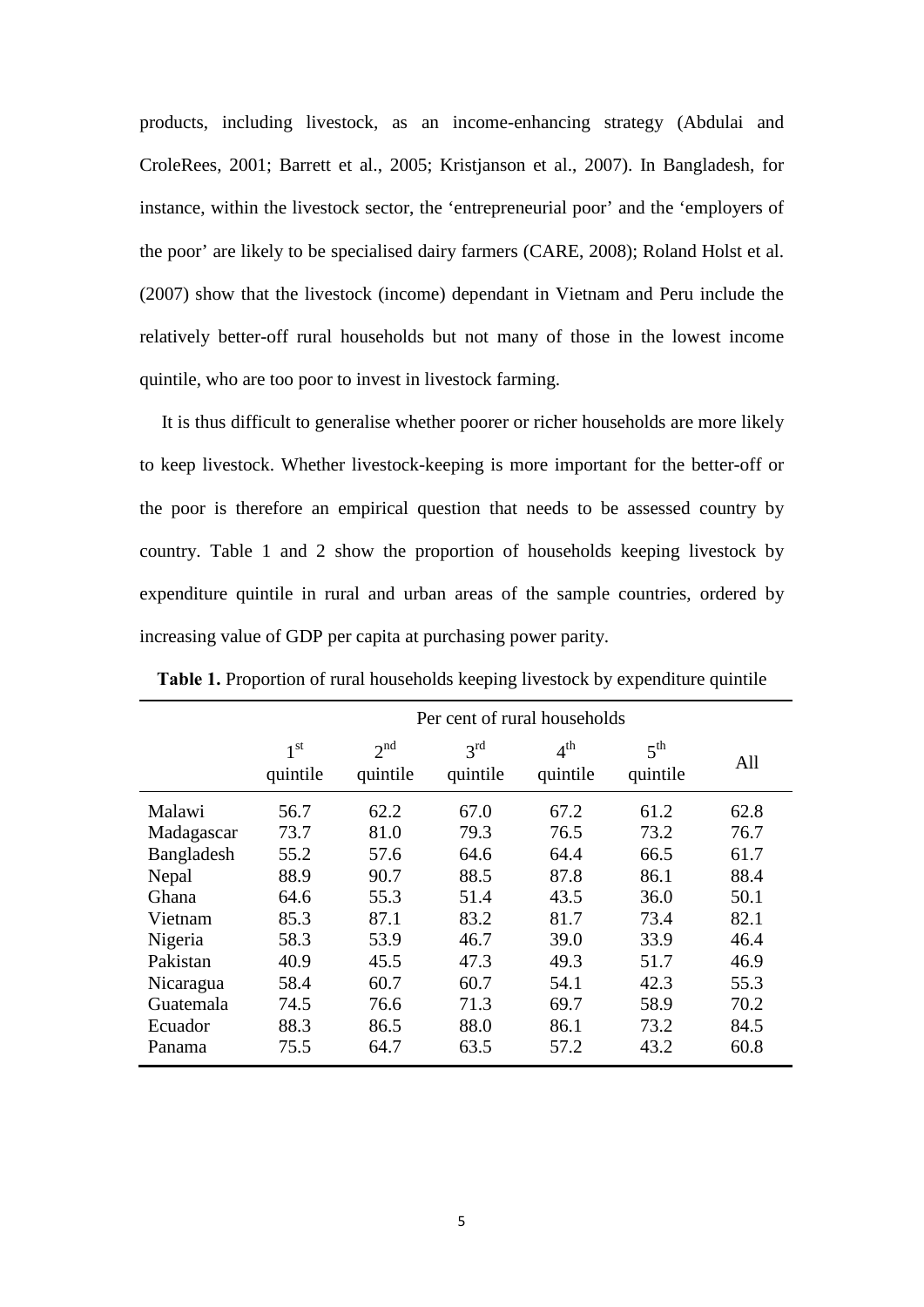|            | Per cent of urban households |                             |                             |                             |                             |      |
|------------|------------------------------|-----------------------------|-----------------------------|-----------------------------|-----------------------------|------|
|            | 1 <sup>st</sup><br>quintile  | 2 <sup>nd</sup><br>quintile | 3 <sup>rd</sup><br>quintile | 4 <sup>th</sup><br>quintile | 5 <sup>th</sup><br>quintile | All  |
| Malawi     | 21.0                         | 17.7                        | 12.4                        | 7.2                         | 10.0                        | 13.7 |
| Madagascar | 34.6                         | 37.6                        | 37.6                        | 32.7                        | 21.8                        | 32.9 |
| Bangladesh | 19.6                         | 17.9                        | 15.0                        | 10.6                        | 4.4                         | 13.5 |
| Nepal      | 41.4                         | 44.0                        | 32.5                        | 19.4                        | 15.6                        | 30.6 |
| Ghana      | 26.1                         | 14.7                        | 8.5                         | 4.2                         | 2.3                         | 11.2 |
| Vietnam    | 36.5                         | 31.7                        | 21.6                        | 9.6                         | 3.8                         | 20.6 |
| Nigeria    | 20.4                         | 12.2                        | 8.9                         | 7.5                         | 4.3                         | 10.7 |
| Pakistan   | 7.6                          | 5.2                         | 4.8                         | 4.3                         | 3.6                         | 5.1  |
| Nicaragua  | 10.5                         | 9.4                         | 4.4                         | 2.6                         | 2.9                         | 5.9  |
| Guatemala  | 41.4                         | 26.7                        | 19.3                        | 15.0                        | 8.3                         | 22.2 |
| Ecuador    | 39.0                         | 32.4                        | 31.6                        | 23.4                        | 14.9                        | 28.4 |
| Panama     | 11.4                         | 8.5                         | 8.7                         | 6.8                         | 4.4                         | 7.9  |

**Table 2.** Proportion of urban households keeping livestock by expenditure quintile

Livestock are kept across all expenditure quintiles, which is suggestive of the multiple roles of farm animals in the household economy. On average, around 68 per cent of rural households in the two lowest expenditure quintiles keep some farm animal vis-àvis 65 and 58 per cent of those in the top two quintiles; in urban areas these proportions lie between 22 and 26 per cent for the less well-to-do, and between 8 and 12 per cent for the well-off. Overall, in 9 out of the 12 sample countries, rural households in the bottom two expenditure quintiles are more likely to keep livestock compared to those in the top two quintiles, though the difference is not always statistically significant. In urban areas, poor households are definitely more likely to keep livestock than richer ones. Note that in Guatemala, Madagascar, Nepal, Nicaragua and Vietnam rural households in the second quintile are more likely to keep livestock than those in the bottom quintile. This is consistent with findings by IFAD (2001) for Botswana and by Roland-Holst et al. (2007) for Senegal and Vietnam, who argue that the very poor may lack even the resources to invest in small animals, and their livelihood depends almost fully on providing casual labour.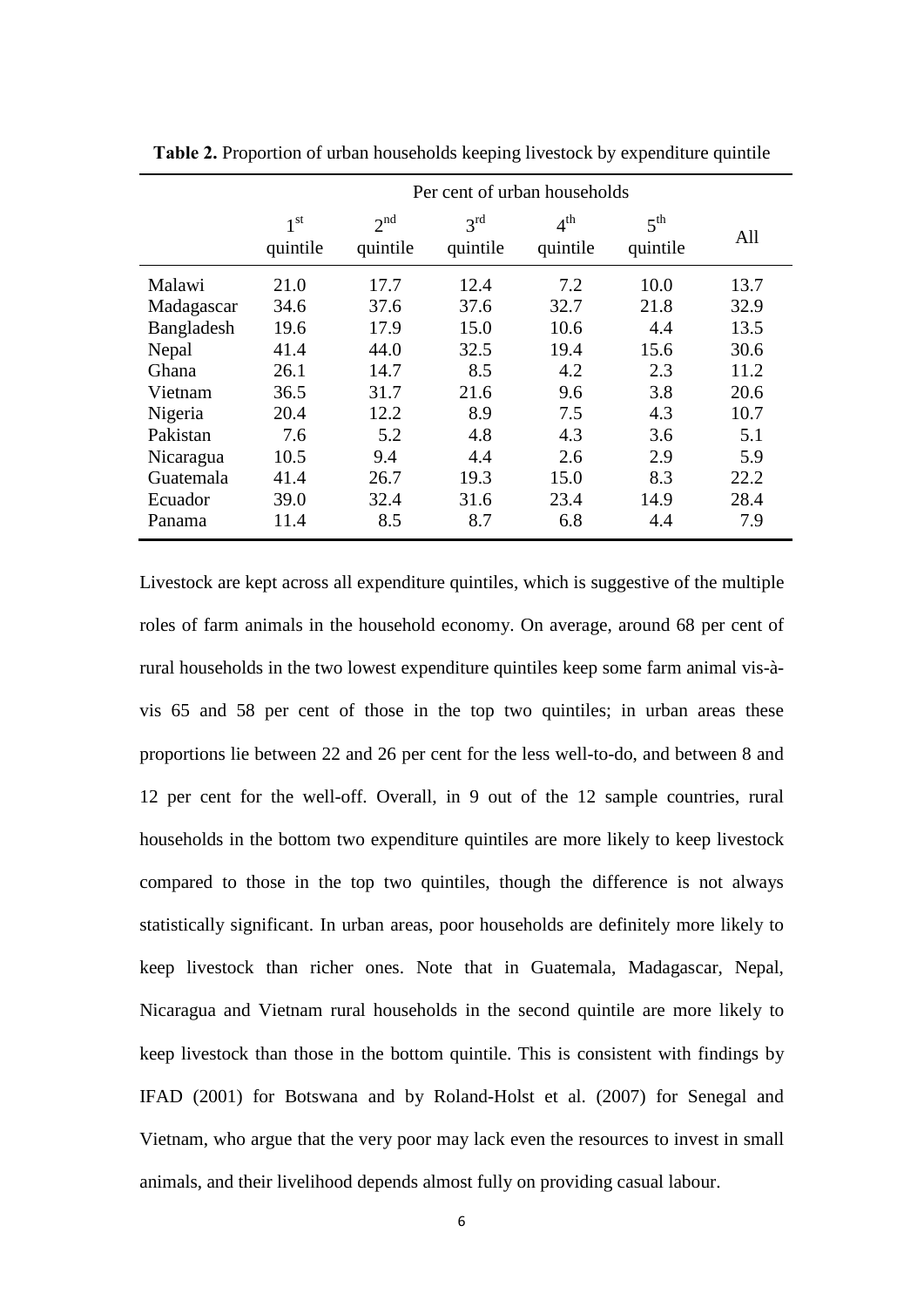#### **3. Livestock holdings**

Conditional on keeping livestock, one would expect poor households to keep smaller herds / flocks than better-off households. Ellis and Freeman (2004) find that mean livestock herd / flock size grows along income quartiles in Kenya, Malawi, Tanzania and Uganda; USAID (2007) observes a positive correlation between mean income and cattle herd size in Botswana; the  $59<sup>th</sup>$  National Sample Survey (NSS) Report of the Government of India, Livestock Ownership Across Operational Holding Classes, shows a positive correlation between farm size and ownership of large ruminants, small ruminants and poultry (GoI, 2006); the World Bank (2004) reports a positive association between livestock herd size and household well-being in Nicaragua.

Table 3 displays the herd / flock size, expressed in tropical livestock units (TLU), of rural livestock-keeping households by expenditure quintile. TLU (250 kg live weight) standardises live animals by species mean live weight with the following conversion factors: cattle: 0.55 to 0.60 depending on the country; buffalo: 0.50; sheep and goats: 0.10; pigs: 0.20 to 0.25; and poultry: 0.01.

|            | Average TLU                 |                      |                             |                             |                             |      |
|------------|-----------------------------|----------------------|-----------------------------|-----------------------------|-----------------------------|------|
|            | 1 <sup>st</sup><br>quintile | $2^{nd}$<br>quintile | 3 <sup>rd</sup><br>quintile | $4^{\text{th}}$<br>quintile | 5 <sup>th</sup><br>quintile | All  |
| Malawi     | 0.36                        | 0.40                 | 0.50                        | 0.58                        | 0.64                        | 0.50 |
| Madagascar | 1.48                        | 1.74                 | 2.04                        | 2.43                        | 2.51                        | 2.03 |
| Bangladesh | 0.62                        | 0.74                 | 0.86                        | 1.02                        | 1.01                        | 0.85 |
| Nepal      | 1.96                        | 1.98                 | 1.82                        | 2.04                        | 1.99                        | 1.95 |
| Ghana      | 1.94                        | 1.15                 | 1.27                        | 0.94                        | 1.14                        | 1.34 |
| Vietnam    | 1.31                        | 1.40                 | 1.36                        | 1.38                        | 1.16                        | 1.32 |
| Nigeria    | 2.12                        | 1.74                 | 1.33                        | 1.31                        | 0.74                        | 1.53 |
| Pakistan   | n/a                         | n/a                  | n/a                         | n/a                         | n/a                         | n/a  |
| Nicaragua  | 1.14                        | 2.52                 | 3.29                        | 5.41                        | 8.48                        | 3.86 |
| Guatemala  | 0.73                        | 0.76                 | 0.91                        | 0.82                        | 3.86                        | 1.31 |
| Ecuador    | 2.48                        | 3.11                 | 2.89                        | 3.50                        | 5.00                        | 3.33 |
| Panama     | 0.97                        | 1.45                 | 2.79                        | 3.51                        | 9.97                        | 3.20 |

**Table 3.** TLU kept by rural livestock-dependent households by expenditure quintile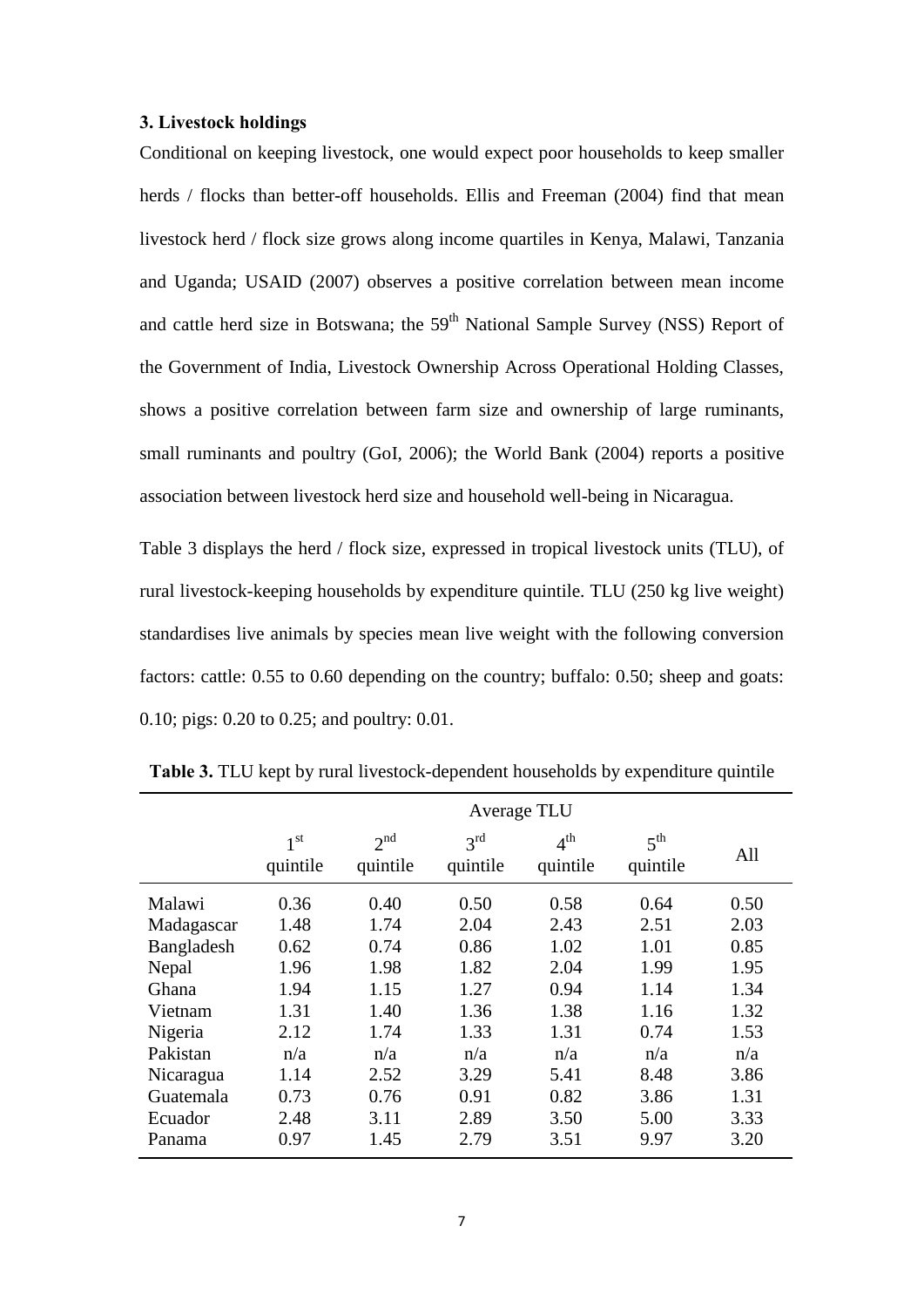Table 3 shows that a strong positive association between the TLU owned and household wealth only exists in the four Latin American countries and, to some extent, in Bangladesh, Madagascar and Malawi. An inverse relationship between expenditure level and herd / flock size appears to exist in rural areas of Ghana and Nigeria, while no clear relationship is found in Nepal and Vietnam. The coefficient of variation around the mean 'herd size' increases across the expenditure quintiles – it is the lowest for the poorest households (0.5 TLU) and highest for households belonging to the top quintile (1.0 TLU) – suggesting greater heterogeneity among the better-off livestock-keeping households.

Table 3 also shows that the average herd size (calculated across livestock-keeping households only) is relatively small for households in all expenditure quintiles, with the exception of Latin American countries. It needs to be kept in mind that these results are illustrative of mixed crop-livestock production systems as households in pastoral areas tend to keep larger herds (Bebe et al., 2003; Lybbert et al., 2004; Maltsoglou and Rapsomanikis, 2005; Maltosglou and Taniguchi, 2004; Nanyeenya et al., 2008). The fact that even households in the top two quintiles only keep an average of 2.0 to 3.3 TLU – that is between three to four cattle, which are in most circumstances insufficient as the only source of livelihood for a typical household – indicates that specialisation in livestock as the main income generating household enterprise is not a widely adopted strategy. In India, for instance, poultry farms with less than 20,000 birds (approximately 200 TLU) are deemed too small to singularly generate enough income to sustain a family, although commercial units with birds in the hundreds can be financially viable and can significantly contribute to household income (Mehta *et al*. 2002; PRADAN, 2008). In pastoral areas of East Africa a minimum herd size of two cattle or more per family member is estimated to be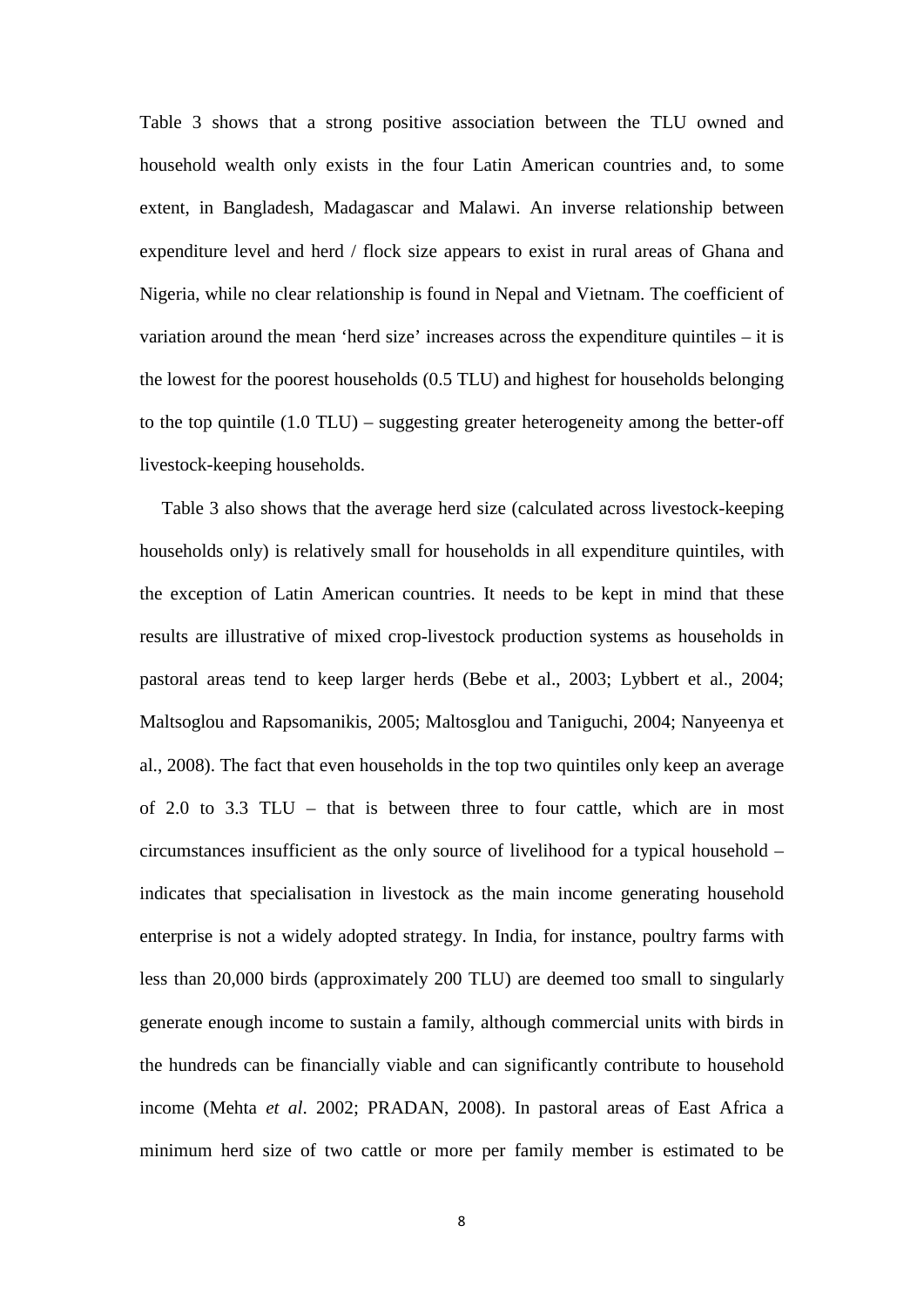necessary for households to make a living above the poverty threshold if they rely exclusively on livestock farming (Lybbert et al., 2004). In the Andean highlands, according to the International Alpaca Association, 2,000 heads is the minimum herd size needed for alpaca rearing to be commercially viable (ECLAC, 2004). Nevertheless, even if for most households livestock are not the main source of income, they may still be important complements to other sources of income (for example, draught animals for crops) and / or provide income at critical times of the year.

The inconclusive relationship between household wealth and herd size and the relatively minor differences – with the exception of Latin America – in average herd size across expenditure quintiles imply that livestock are relatively equally distributed among the rural population. Figure 1 presents Lorenz curves of livestock ownership for the sample countries.<sup>[4](#page-9-0)</sup>

-

<span id="page-9-0"></span><sup>4</sup> Lorenz curves map the cumulative distribution of rural livestock keeping households ordered by average herd size onto the corresponding cumulative proportion of livestock kept. If livestock stock were equally distributed, with every household keeping the same number of TLU, the Lorenz curve would be a 45-degree line; in case of complete inequality, with the largest holder holding all livestock, the Lorenz curve would run along the x-axis with a right angle at  $(1,0)$  to terminate at  $(1,1)$ .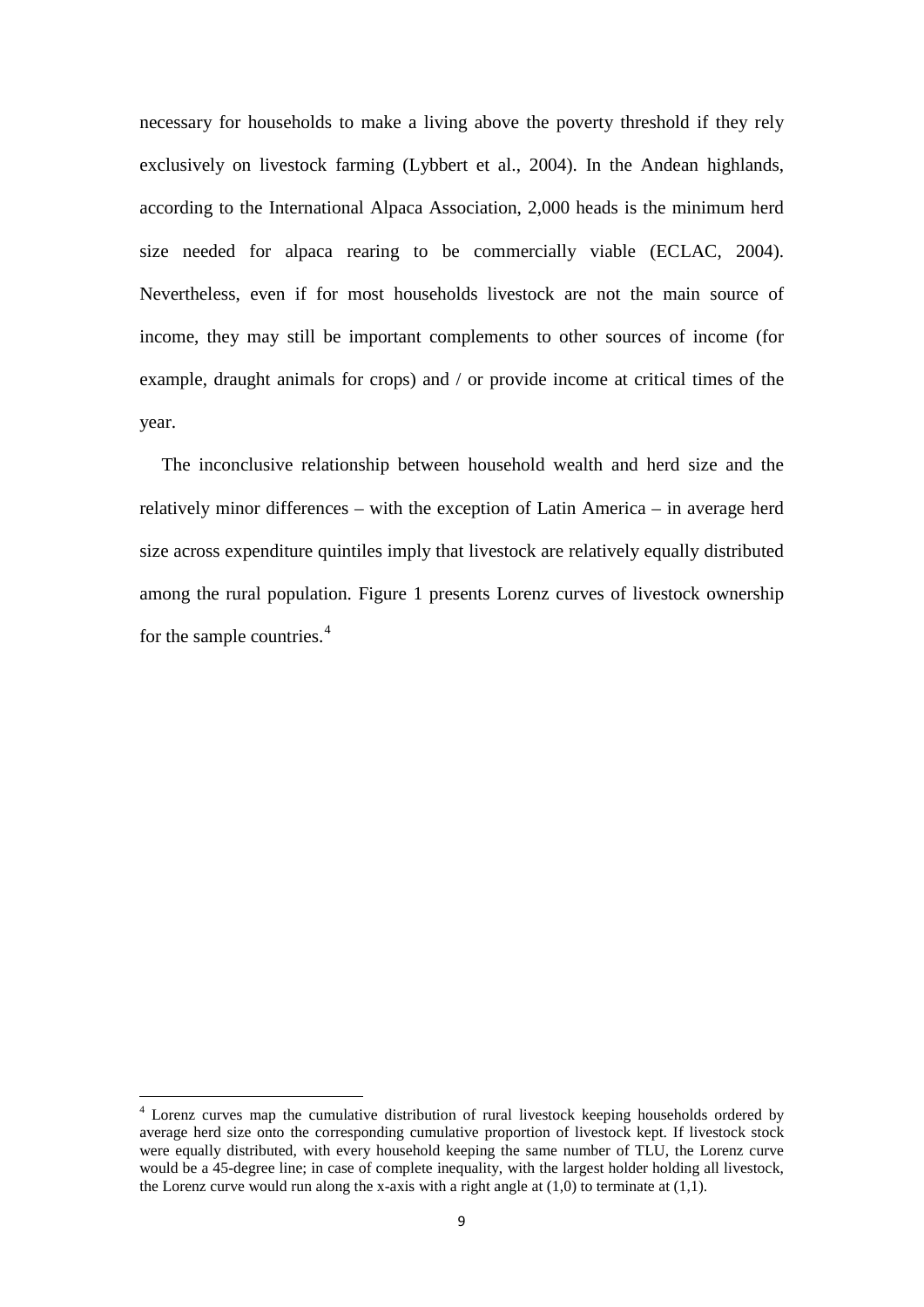

Figure 1. Lorenz curves of livestock holdings to rural households keeping livestock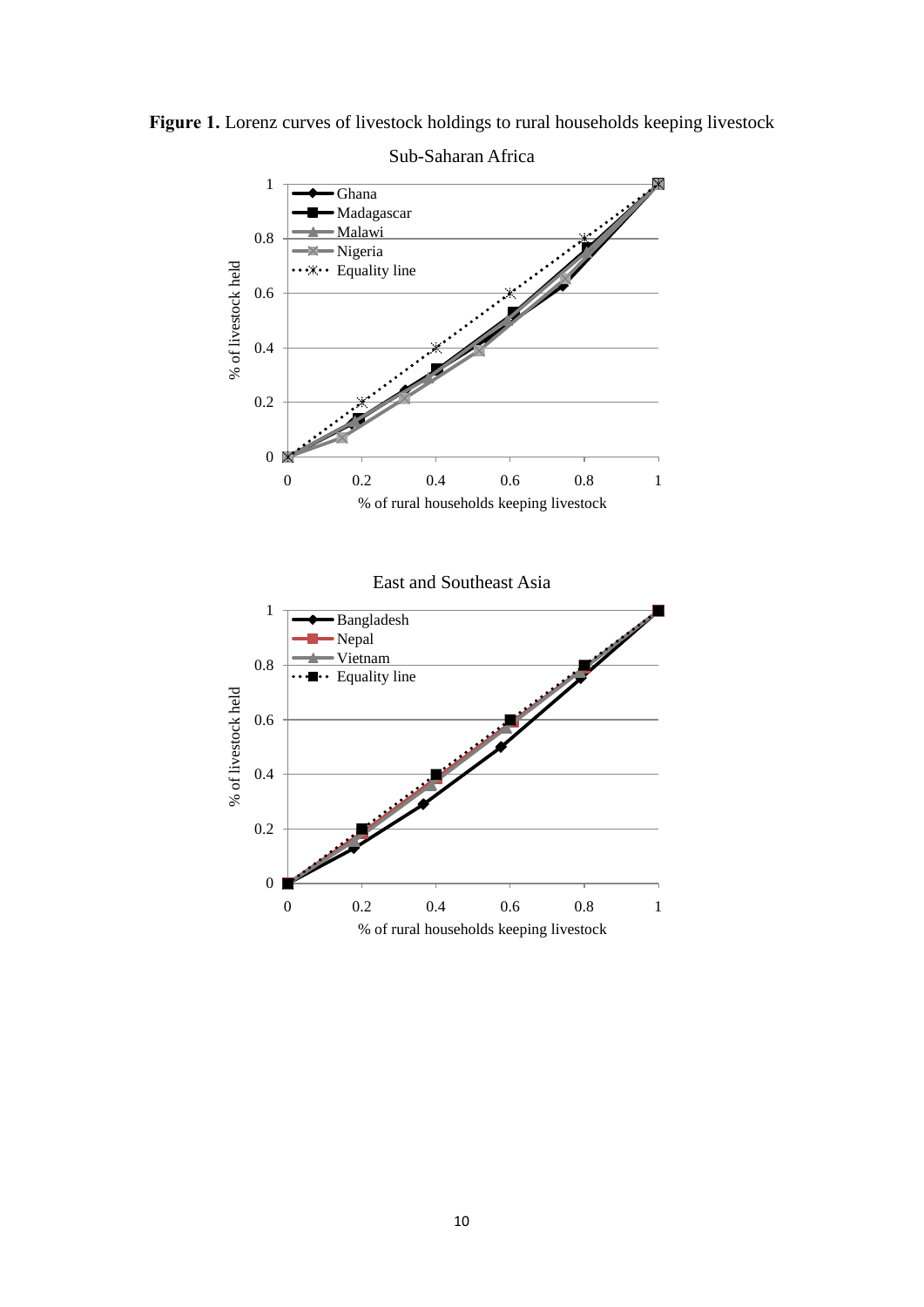

The Lorenz curves indicate that livestock are fairly equally distributed among the livestock-keeping population, as the curves deviate from the line of absolute equality only in Latin America, where households belonging to the two top quintiles keep over 60 per cent of the livestock. These findings corroborate reports that in developing countries livestock are fairly equitably distributed (Delgado et al., 2008; McKinley, 1995; Mellor, 2003; Zezza et al., 2011) – often more than land, essentially because even landless households can keep some animals.

#### **4. Herd composition**

Poor households rarely specialise in one particular crop or livestock species, preferring to diversify to take advantage of the different, often complementary roles each species can play, as well as to spread risks, including that of animal diseases. However, the ability of the poor to acquire livestock is constrained by the capital and maintenance costs of the different species, which are typically highest for large ruminants (IFAD, 2001; Kitalyi et al., 2005). For instance, in February 2009, in Mbarara market, Uganda, cows were sold at about US\$ 190 per head, pigs at between US\$ 35 (sow) and US\$ 43 (boar), goats at between US\$ 21 (female) and US\$ 24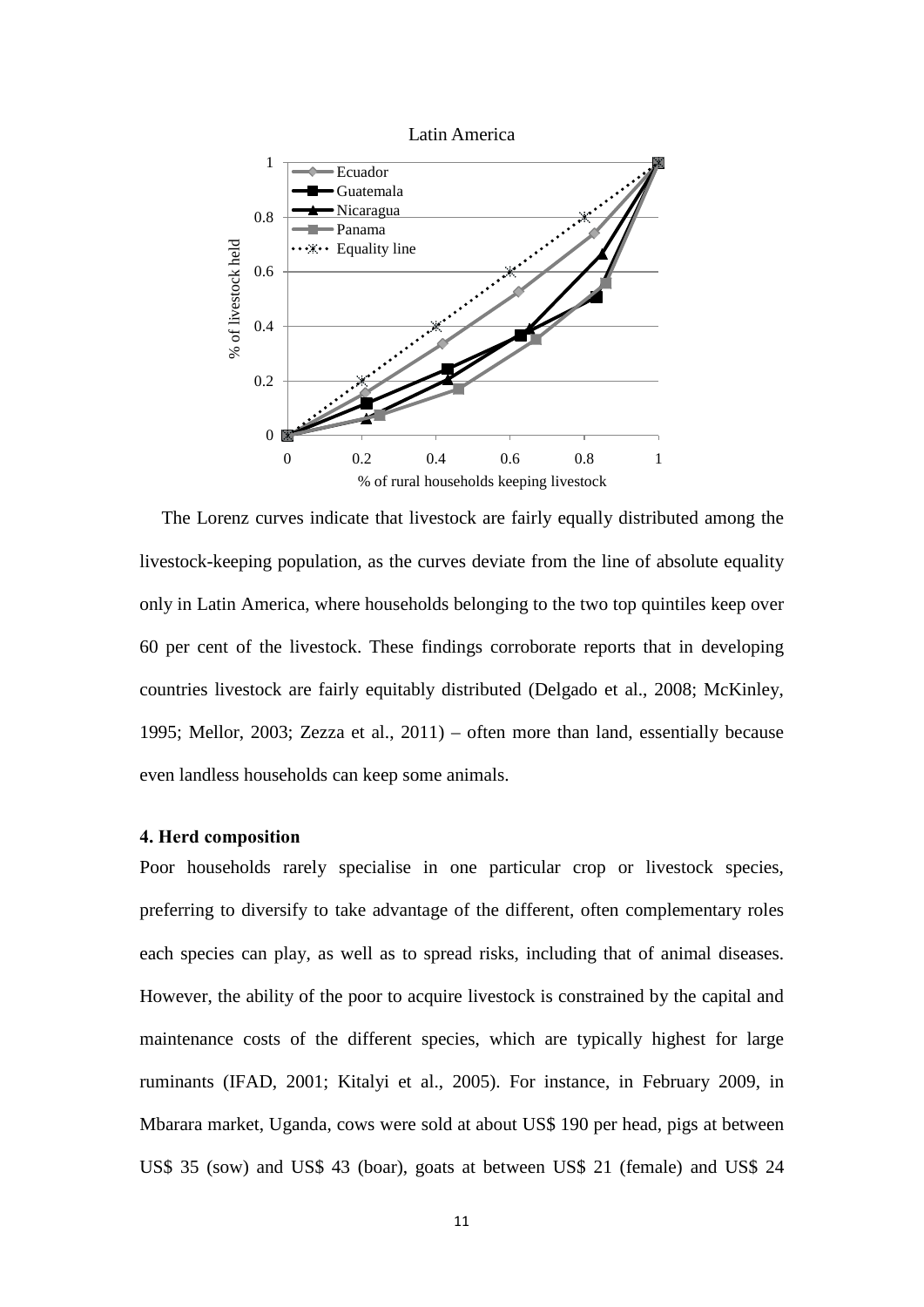(male), and chickens at between US\$ 2 and US\$ 3 (Foodnet, 2009). Maintenance costs are also higher for large ruminants, which, per day, need fodder equal to about 10 per cent of their body weight, that is 30 to 40 kg for and adult cow; indigenous poultry birds, conversely, can survive on 30 – 50 grams of feed per day, which can be obtained by scavenging and feeding on kitchen / crop residues.

In most situations one would thus expect a hierarchy of livestock keeping: the poorest keeping mainly poultry, the slightly less poor also keeping small ruminants and / or pigs, and only the more affluent, in relative terms, keeping large ruminants (cattle and buffaloes). This sequence is often referred to as the 'livestock ladder', which allegedly represents livestock ownership by rural households in many circumstances (ILRI, 2003; Udo et al., 2007). In Dedza and Zomba districts of Malawi and in the Morogoro region of Tanzania relatively few households own cattle or goats, whereas chicken ownership is widespread (Ellis et al., 2003; Ellis and Mdoe 2003). The Maasai in Kenya and the Afar in Ethiopia tend to keep small rather than large ruminants as a large proportion of their herd (Peacock, 2005). In Lao PDR about 95 per cent of poultry birds are kept by smallholders, with more birds per household kept in the less developed northern and southern regions (Wilson, 2007). In Bolivia, the animals most commonly reared by smallholders are poultry, guinea pigs, and sheep and goats (van't Hooft, 2004). However, because a variety of conditions – beyond capital and maintenance costs – affect herd / flock composition, the evidence is not always conclusive. In the mountain region of Nepal, where about 60 per cent of the population lives below the poverty line, almost 95 per cent of households keep large ruminants suitable to local climatic conditions, but only about 50 per cent keep small ruminants and poultry (Maltosoglou and Taniguchi, 2004). In India, where government livestock policies have been long biased towards large ruminants, most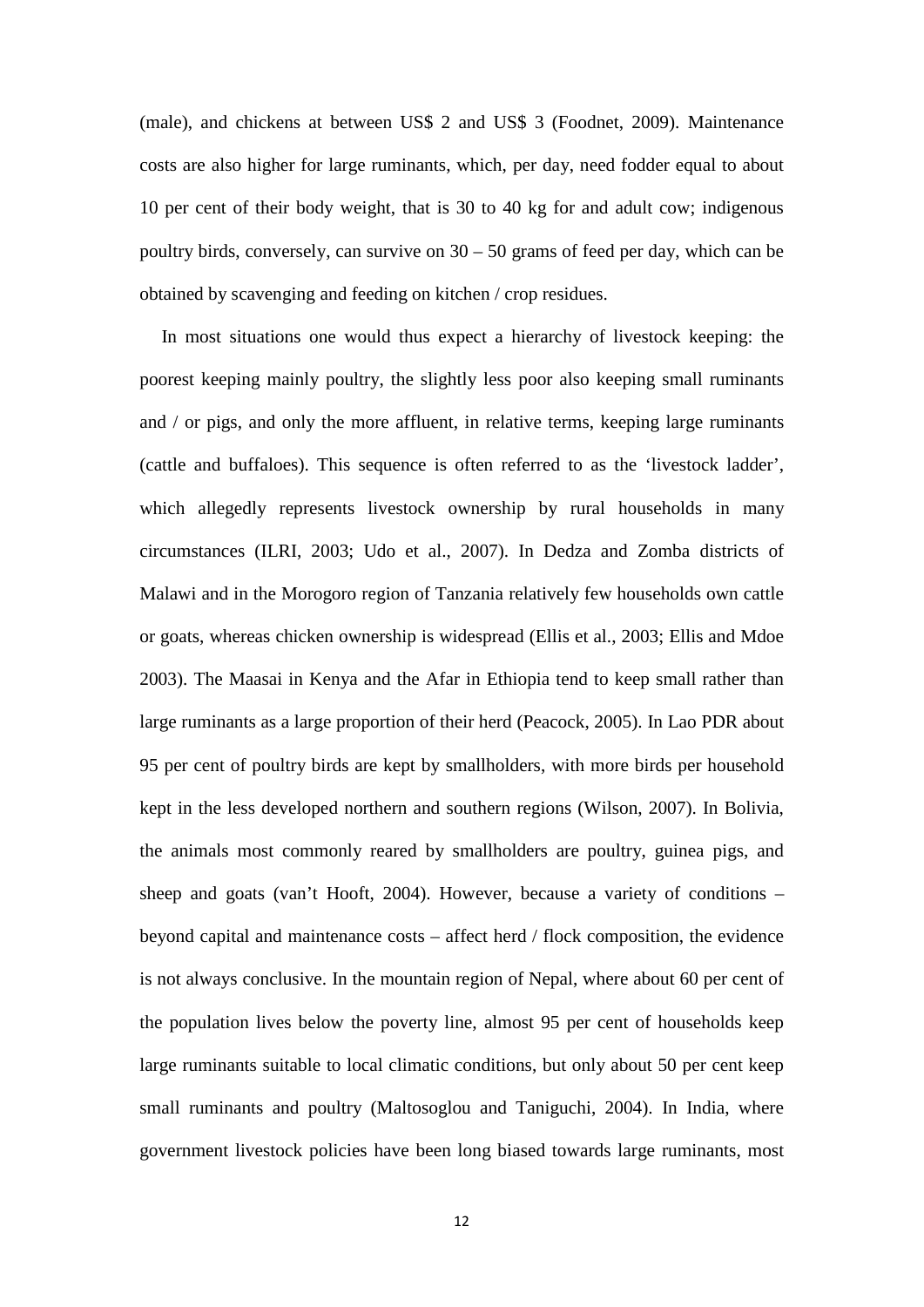rural households, with the exception of the landless, are reported to keep some dairy cows or buffaloes (GoI, 2006). In the district of Kapchorwa in Eastern Uganda, both poor and richer farmers were found to keep some cattle, but for different purposes, that is milk production and draught power respectively (Lu et al., 2002).

Although the 'livestock ladder' is an appealing concept, it appears that household wealth is a poor predictor for herd composition. Table 4, 5 and 6 show the proportion of livestock dependent households that keep large ruminants, small ruminants and poultry birds by expenditure quintile.

|            | Per cent of livestock-dependent rural households |                             |                             |                             |                             |      |  |
|------------|--------------------------------------------------|-----------------------------|-----------------------------|-----------------------------|-----------------------------|------|--|
|            | 1 <sup>st</sup><br>quintile                      | 2 <sup>nd</sup><br>quintile | 3 <sup>rd</sup><br>quintile | 4 <sup>th</sup><br>quintile | 5 <sup>th</sup><br>quintile | All  |  |
| Malawi     | 5.7                                              | 6.1                         | 6.9                         | 9.2                         | 10.0                        | 7.6  |  |
| Madagascar | 41.2                                             | 43.4                        | 42.7                        | 44.4                        | 46.0                        | 43.5 |  |
| Bangladesh | 54.3                                             | 55.8                        | 59.3                        | 67.3                        | 60.8                        | 59.7 |  |
| Nepal      | 88.7                                             | 91.0                        | 91.0                        | 91.1                        | 90.2                        | 90.4 |  |
| Ghana      | 29.3                                             | 13.9                        | 9.4                         | 6.3                         | 5.5                         | 14.4 |  |
| Vietnam    | 56.1                                             | 48.4                        | 43.0                        | 35.1                        | 22.6                        | 41.6 |  |
| Nigeria    | 34.2                                             | 24.0                        | 17.4                        | 11.8                        | 4.6                         | 20.4 |  |
| Pakistan   | 90.5                                             | 94.2                        | 92.6                        | 94.4                        | 96.3                        | 93.7 |  |
| Nicaragua  | 19.5                                             | 37.5                        | 39.9                        | 54.1                        | 62.0                        | 62.0 |  |
| Guatemala  | 11.9                                             | 12.7                        | 15.7                        | 14.6                        | 25.1                        | 15.6 |  |
| Ecuador    | 36.3                                             | 35.5                        | 32.6                        | 37.6                        | 41.4                        | 36.5 |  |
| Panama     | 17.6                                             | 15.2                        | 21.5                        | 23.1                        | 36.0                        | 21.6 |  |

**Table 4.** Proportion or livestock-dependent rural households keeping large ruminants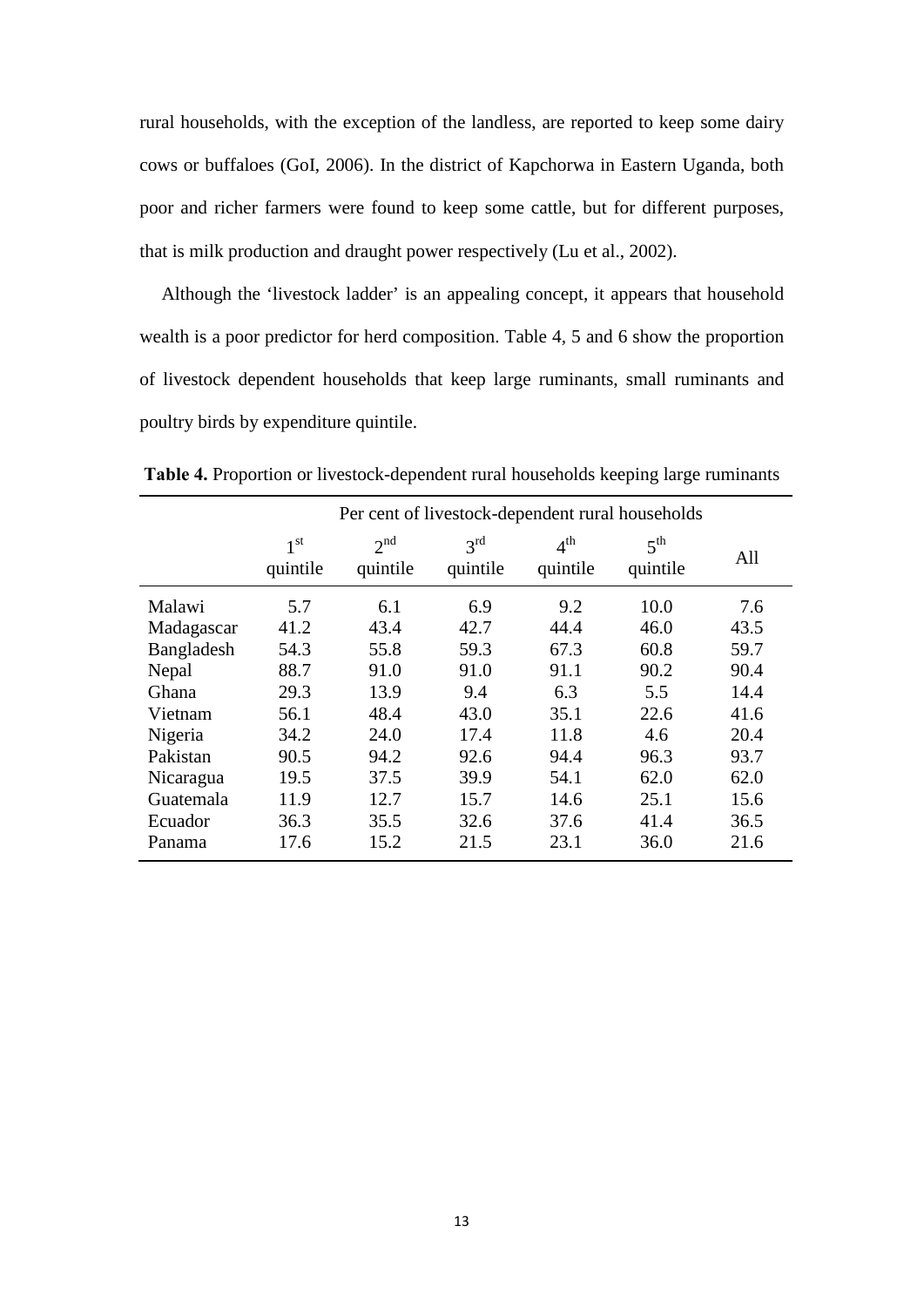|            | Per cent of livestock-dependent rural households |                             |                             |                             |                             |      |
|------------|--------------------------------------------------|-----------------------------|-----------------------------|-----------------------------|-----------------------------|------|
|            | 1 <sup>st</sup><br>quintile                      | 2 <sup>nd</sup><br>quintile | 3 <sup>rd</sup><br>quintile | $4^{\text{th}}$<br>quintile | 5 <sup>th</sup><br>quintile | All  |
| Malawi     | 36.5                                             | 35.0                        | 38.7                        | 41.2                        | 39.3                        | 38.1 |
| Madagascar | 11.3                                             | 4.0                         | 3.8                         | 4.0                         | 2.3                         | 5.1  |
| Bangladesh | 31.5                                             | 32.9                        | 26.4                        | 25.6                        | 21.3                        | 27.6 |
| Nepal      | 54.8                                             | 59.6                        | 56.5                        | 60.9                        | 53.1                        | 57.0 |
| Ghana      | 76.6                                             | 66.1                        | 66.1                        | 64.4                        | 56.1                        | 65.8 |
| Vietnam    | 0.8                                              | 0.8                         | 0.4                         | 0.4                         | 0.2                         | 0.5  |
| Nigeria    | 90.2                                             | 85.9                        | 81.8                        | 76.9                        | 73.5                        | 81.7 |
| Pakistan   | n/a                                              | n/a                         | n/a                         | n/a                         | n/a                         | n/a  |
| Nicaragua  | n/a                                              | n/a                         | n/a                         | n/a                         | n/a                         | n/a  |
| Guatemala  | 15.2                                             | 9.3                         | 7.7                         | 5.5                         | 3.8                         | 8.3  |
| Ecuador    | 27.5                                             | 20.6                        | 20.4                        | 12.4                        | 11.1                        | 18.4 |
| Panama     | 0.9                                              | 0.2                         | 1.3                         | 0.0                         | 1.0                         | 0.7  |

**Table 5.** Proportion or livestock-dependent rural households keeping small ruminants

**Table 6.** Proportion or livestock-dependent rural households keeping poultry

|            | Per cent of rural households |                             |                             |                             |                             |      |  |
|------------|------------------------------|-----------------------------|-----------------------------|-----------------------------|-----------------------------|------|--|
|            | 1 <sub>st</sub><br>quintile  | 2 <sup>nd</sup><br>quintile | 3 <sup>rd</sup><br>quintile | 4 <sup>th</sup><br>quintile | 5 <sup>th</sup><br>quintile | All  |  |
| Malawi     | 87.4                         | 89.5                        | 89.3                        | 87.6                        | 89.2                        | 88.6 |  |
| Madagascar | 87.7                         | 89.0                        | 95.2                        | 93.8                        | 92.9                        | 91.7 |  |
| Bangladesh | 84.4                         | 86.2                        | 87.3                        | 86.6                        | 90.4                        | 87.0 |  |
| Nepal      | 50.2                         | 53.9                        | 52.2                        | 55.0                        | 55.2                        | 53.3 |  |
| Ghana      | 82.7                         | 83.3                        | 78.5                        | 76.4                        | 78.3                        | 79.8 |  |
| Vietnam    | 87.6                         | 88.6                        | 87.0                        | 87.0                        | 85.7                        | 87.2 |  |
| Nigeria    | 77.9                         | 79.3                        | 84.9                        | 89.6                        | 90.9                        | 84.5 |  |
| Pakistan   | n/a                          | n/a                         | n/a                         | n/a                         | n/a                         | n/a  |  |
| Nicaragua  | 91.7                         | 93.9                        | 94.2                        | 96.1                        | 95.6                        | 94.3 |  |
| Guatemala  | 91.7                         | 91.6                        | 92.7                        | 88.8                        | 91.1                        | 91.2 |  |
| Ecuador    | 91.1                         | 90.9                        | 90.9                        | 88.1                        | 86.3                        | 89.5 |  |
| Panama     | 98.1                         | 97.7                        | 98.4                        | 98.2                        | 91.7                        | 96.8 |  |

The graphs do not reveal a clear pattern of livestock species ownership with respect to wealth groups. Poultry are relatively evenly kept across all expenditure quintiles while small ruminants are more likely to be kept by the relatively poorer households in 6 of the 8 countries for which data are sufficient / available to draw some conclusions. With respect to large ruminants, no clear pattern of ownership emerges across the 12 countries: in 8 countries households in the top expenditure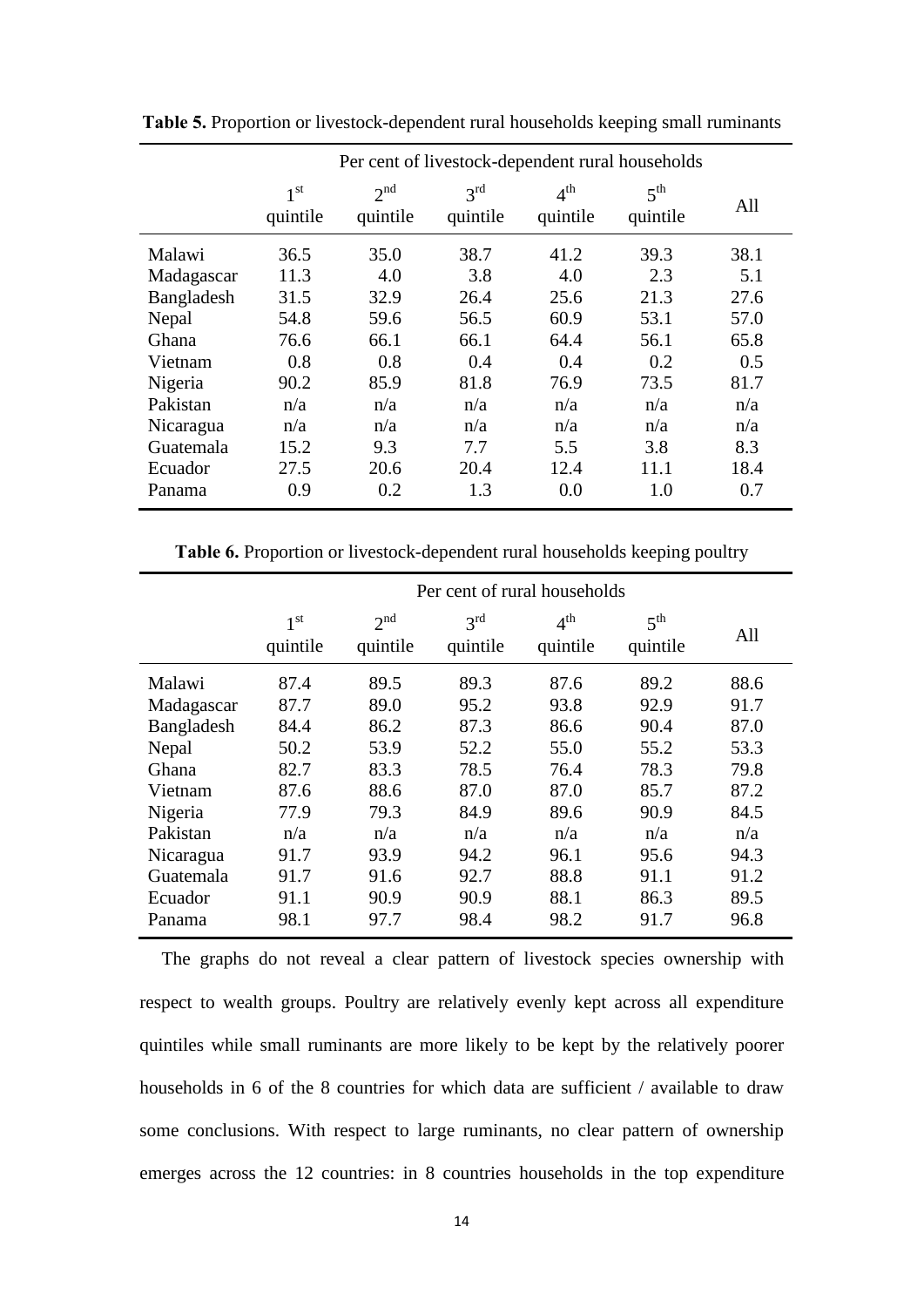quintiles are most likely to keep large ruminants; the evidence is inconclusive for Nepal; in Ghana, Nigeria and Vietnam the poor are more likely to keep large ruminants.<sup>[5](#page-15-0)</sup> The RIGA data show similar patterns of livestock ownership when comparing the herd composition of the extremely poor  $( $\$ 1 \text{ a day})$  with that of the$ remainder of households  $\xi$  \$ 1 a day ), overall suggesting that the 'livestock ladder' differs depending on the country and in terms of large and small ruminant holdings rather than in terms of ownership of poultry birds.

#### **5. Livestock income**

<u>.</u>

Livestock contribute to household livelihoods through a variety of direct and indirect pathways. Firstly, livestock provide cash income or income in kind through the sale of animals and / or the sale and consumption of milk, meat, eggs and other animal products. Second, livestock are a form of savings (capital growth through herd growth) and insurance, as the sale of animals provides immediate cash to deal with significant or unexpected expenditures (for example, school or medical fees). Third, livestock provide manure, draft power and transport services, which can be used on the household farm or exchanged on the market (for example, rental of bull for ploughing). Fourth, being a source of wealth, livestock not only contribute to social status but may possibly facilitate access to financial services, both in formal and informal markets. Finally, because some livestock can be kept close to the homestead and require few labour inputs, such as a small flock of poultry birds, these can be tended by women while managing other time-consuming activities (for example, cooking or child care), thereby falling under their control and providing some degree of empowerment. Given these diverse outputs, which comprise both monetised and

<span id="page-15-0"></span> $<sup>5</sup>$  This is, at least to some extent, a result of the geography of poverty in these three countries. In</sup> Vietnam poverty is highest in the northern mountain regions where people can actually graze cattle. Similarly in Nigeria and Ghana poverty is highest in the Sahelian north, again an area where cattle can be kept.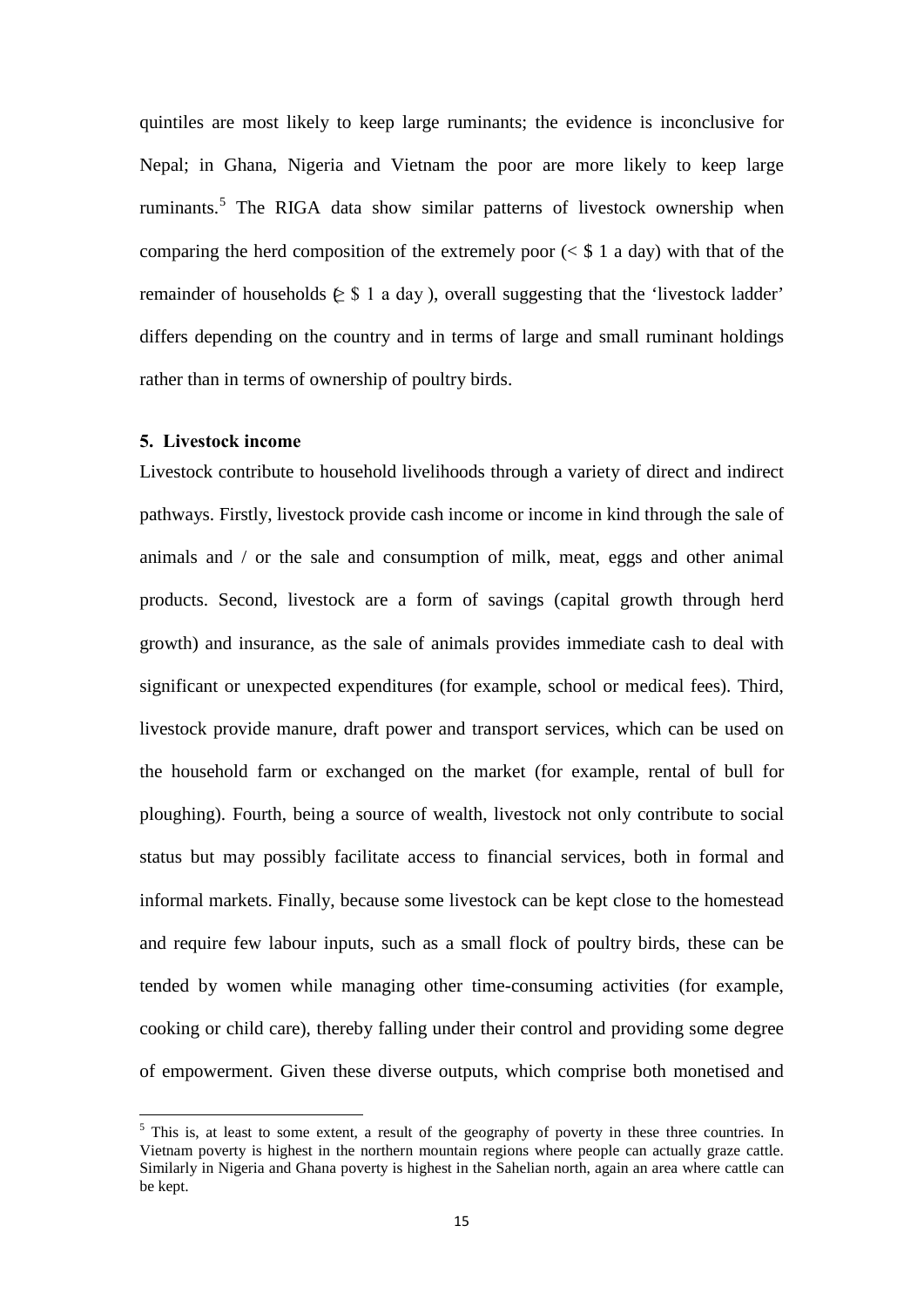non-monetised goods and services, it is difficult to quantify the overall contribution of livestock to household livelihoods, and only few have tried (Alary et al., 2011; Moll, 2005; Moll et al., 2007).

Even quantification of the contribution of livestock to household income, which is the simplest proxy for its livelihood status, is not straightforward. One would need information on: (i) the quantity and value of products – such, as milk, meat and eggs as well as manure (used as fertilizer or fuel) as well as the animals themselves – consumed and / or marketed; (ii) the quantity and value of services provided, such as bullock ploughing and transport; (iii) the amount and cost of inputs used such as feed, water, family and hired labour, veterinary services, replacement stock, and so forth; and (iv) changes in value of the livestock inventory over the reference period, which result from changes in herd size due to births, deaths, purchases, sales, and gifts as well as from appreciation / depreciation of individual animals (for instance, if an animal is still in the household's possession at the end of the reference period, then changes in the value of that animal, for example due to weight gain in the case of animals kept for fattening, need to be quantified and enter the livestock-income equation). In most cases, because of the paucity of data, livestock income is however calculated as the total value of production (either sold or both sold and selfconsumed) net of the value of some inputs for which data are available, such as purchased feed, hired labour and veterinary services/medicines.

Irrespective of the way income from livestock is estimated, there is some evidence that poor and landless households derive a higher share of their income from livestock than the relatively better off. Adams (1993) finds that in Pakistan livestock contribute about 20 per cent to total income for households in the first three income quintiles, and 15 and 10 per cent for households in the fourth and top quintile. Ellis et al. (2003)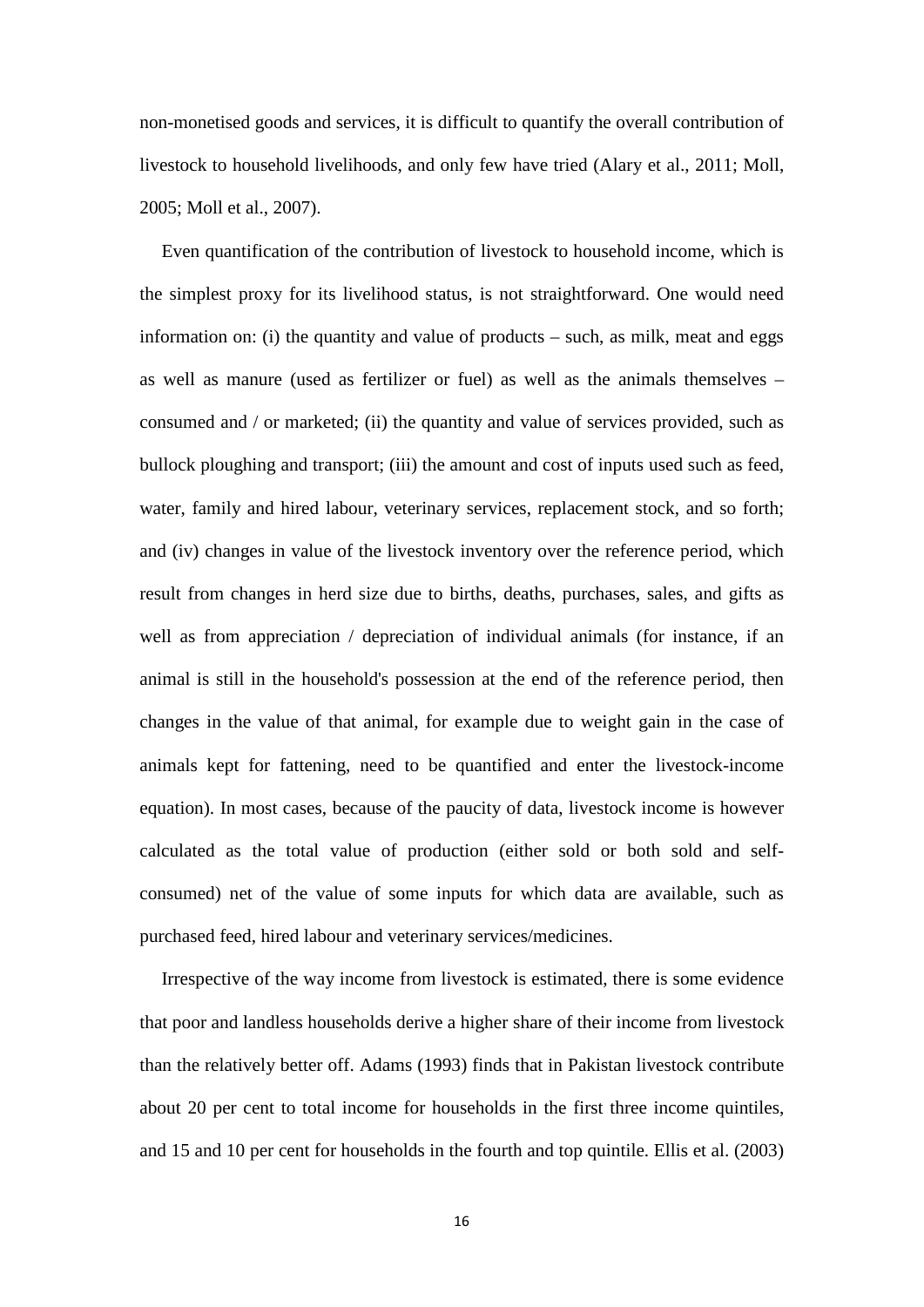find that, in Zomba district of Malawi, livestock contribute less than 5.3 per cent to the income of households in the top income quartile, whereas they contribute 7.1 and 7.5 per cent to the income of households in the first two quartiles. Akter et al. (2007) show that in the Indian State of Andhra Pradesh, livestock contribute over 25 per cent to the income of the poorest quintiles and only 7 per cent to the income of the richest ones. Delgado et al. (1999) report of a number of studies in seven countries in Africa, Asia and Latin America, which find that the contribution of livestock to income is larger for the poorest households than for those with higher incomes, larger farm size and more balanced dietary adequacy. Ifft (2005) refers to a Philippine household survey which indicates that the poorest fifth of the sample population relied on livestock for 23 per cent of their income, while the richest fifth only relied on livestock for 10 per cent of their income. However, there are also studies, albeit fewer, which conclude that livestock contribute more to the income of the better-off households than to that of the poor (Wouterse and Taylor, 2008, for Burkina Faso) or which find no clear pattern (Adams, 2002, for Egypt).

Table 6 shows the contribution of net livestock income to total household net income in the sample countries. Livestock income is defined as the value of sales and barter of livestock, plus the value of sales, barter and self-consumption of livestock products (such as milk, meat, eggs, honey, and so forth) minus the expenditures related to livestock production which, depending on the country, may include feed, labour and veterinary services. With respect to the majority of studies in the literature, the livestock income variable is calculated only for livestock-keeping households, which ensures that results are not influenced by the pattern of livestock ownership among the population.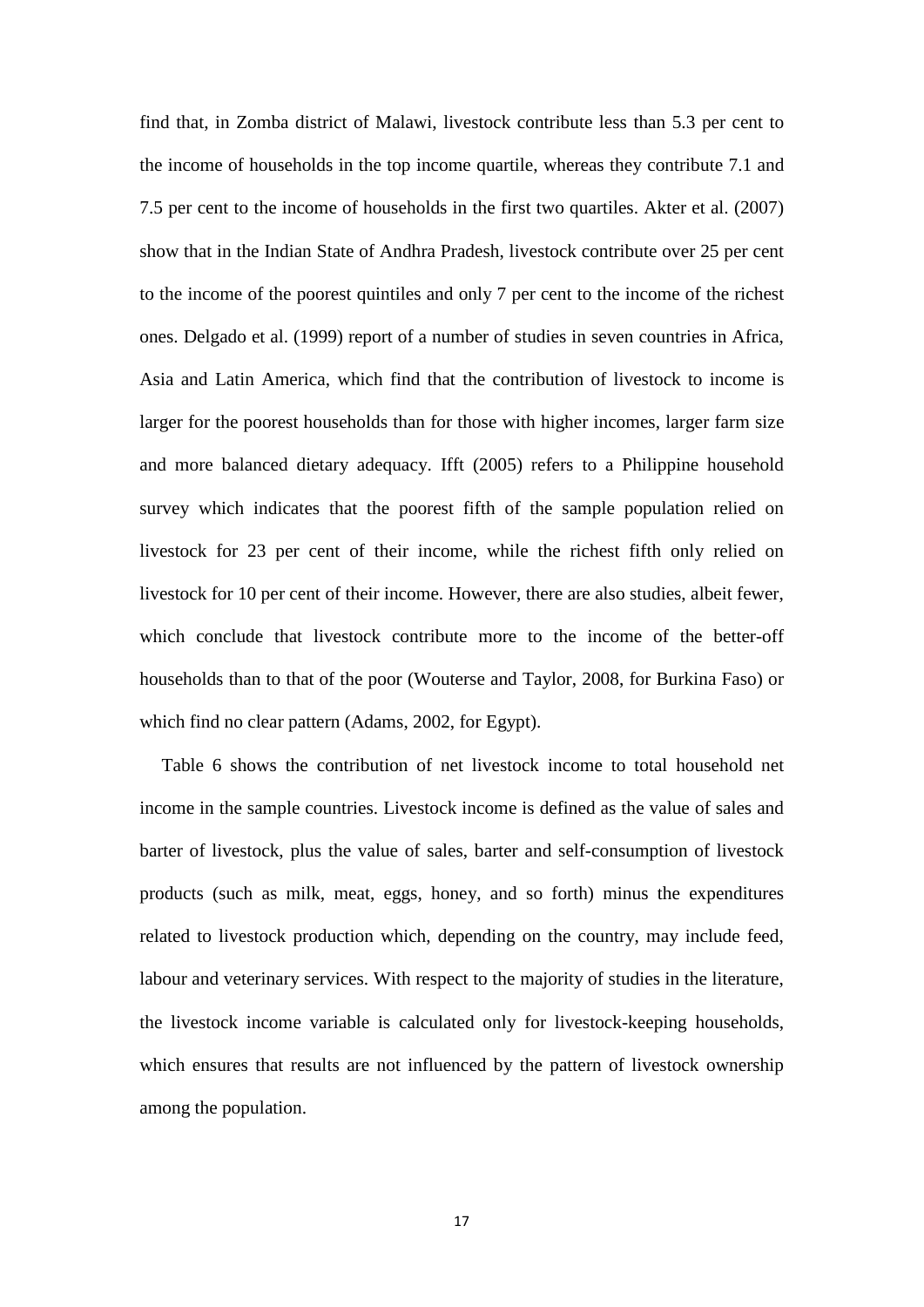|            | Per cent of rural households |                      |                             |                             |                             |      |
|------------|------------------------------|----------------------|-----------------------------|-----------------------------|-----------------------------|------|
|            | 1 <sub>st</sub><br>quintile  | $2^{nd}$<br>quintile | 3 <sup>rd</sup><br>quintile | 4 <sup>th</sup><br>quintile | 5 <sup>th</sup><br>quintile | All  |
| Malawi     | 13.6                         | 13.6                 | 14.0                        | 14.3                        | 16.6                        | 14.4 |
| Madagascar | 19.9                         | 18.0                 | 14.8                        | 13.5                        | 18.7                        | 17.0 |
| Bangladesh | 4.1                          | 3.9                  | 4.6                         | 4.8                         | 3.3                         | 4.1  |
| Nepal      | 17.0                         | 15.4                 | 17.3                        | 16.6                        | 20.4                        | 17.3 |
| Ghana      | 8.5                          | 7.3                  | 8.5                         | 9.0                         | 10.3                        | 8.6  |
| Vietnam    | 17.0                         | 16.2                 | 17.2                        | 17.7                        | 13.2                        | 16.3 |
| Nigeria    | 11.8                         | 10.1                 | 10.4                        | 11.7                        | 13.9                        | 11.5 |
| Pakistan   | 14.1                         | 17.3                 | 17.3                        | 19.2                        | 19.1                        | 17.5 |
| Nicaragua  | 15.4                         | 18.5                 | 21.8                        | 21.3                        | 23.6                        | 20.1 |
| Guatemala  | 3.7                          | 3.7                  | 4.8                         | 4.5                         | 2.4                         | 3.9  |
| Ecuador    | 16.1                         | 13.9                 | 10.8                        | 10.7                        | 7.2                         | 11.8 |
| Panama     | 6.2                          | 3.1                  | 3.9                         | 3.9                         | 2.2                         | 4.1  |

**Table 6.** Proportion of net income from livestock by expenditure quintile – livestock-dependent rural households

Households that keep livestock obtain between 2 and 24 per cent of their income from this activity, with the simple average across the 12 sample countries being 12 per cent. There is no consistent association between expenditure level and income from livestock: in half of the countries the association appears to be positive (Ghana, Malawi, Nigeria, Nepal, Pakistan, Nicaragua) whilst in the other half it appears to be negative or unclear (Madagascar, Bangladesh, Vietnam, Ecuador, Guatemala, Panama). In addition, the difference between the contribution of livestock to the income of households belonging to different quintiles is not statistically significant in any of the sample countries. These results need to be taken together with those in table 1, which show a similar variety of patterns of participation in livestock activities by expenditure quintiles across countries. Overall, country specific features of the livestock systems and their interaction with other rural livelihood options, in combination with country specific patterns in the distribution of assets and resources, are the main determinants of the patterns of livestock ownership and their role in the household economy.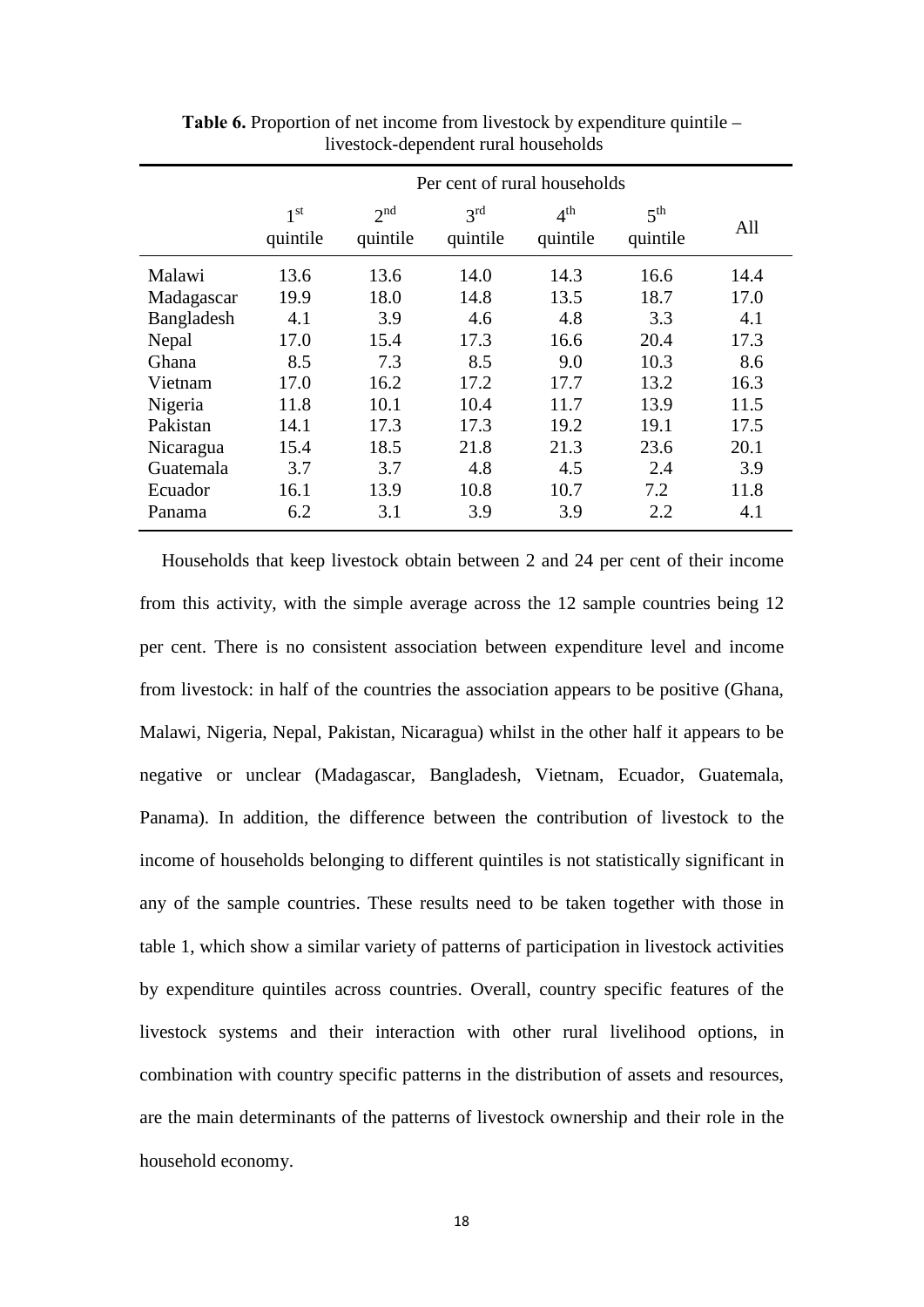#### **6. Conclusions**

This paper investigated the livestock asset position of households in different expenditure brackets and the contribution of livestock to household income in a sample of developing countries in sub-Saharan Africa, East and Southeast Asia and Latin America. It built on the RIGA database assembled by FAO, which allows sound cross-country analyses.

An explorative analysis of household surveys in 12 developing countries highlights that livestock are a common asset amongst rural households across all expenditure quintiles. In particular, an average of 68 per cent of rural households in the two lowest expenditure quintiles keep some farm animals, with the proportion decreasing to 58 per cent for better-off households in the top quintile. The majority of households, therefore, have some motives to keep livestock, either as a risk-coping or incomeenhancing strategy or simply because they lack the means or have few opportunities to diversify into non-livestock income-enhancing activities. Livestock (TLU) are fairly equitably distributed among the livestock-keeping population, with the exception of the Latin American countries, with herd size composition marginally correlated to household wealth.

Poorer households are more likely to keep small ruminants than richer ones, who are more likely to keep large ruminants. However, the likelihood of keeping either small or large ruminants varies widely, with proportions ranging from 1 to 96 per cent, and the pattern of ownership is not consistent across the sample countries. Poultry ownership is evenly distributed across all expenditure quintiles in all countries, with over 80 per cent of all households keeping poultry birds in all sample countries with the exception of Nepal (53%). Thus, in general, policies and investments targeting small ruminants and poultry are more likely to directly benefit a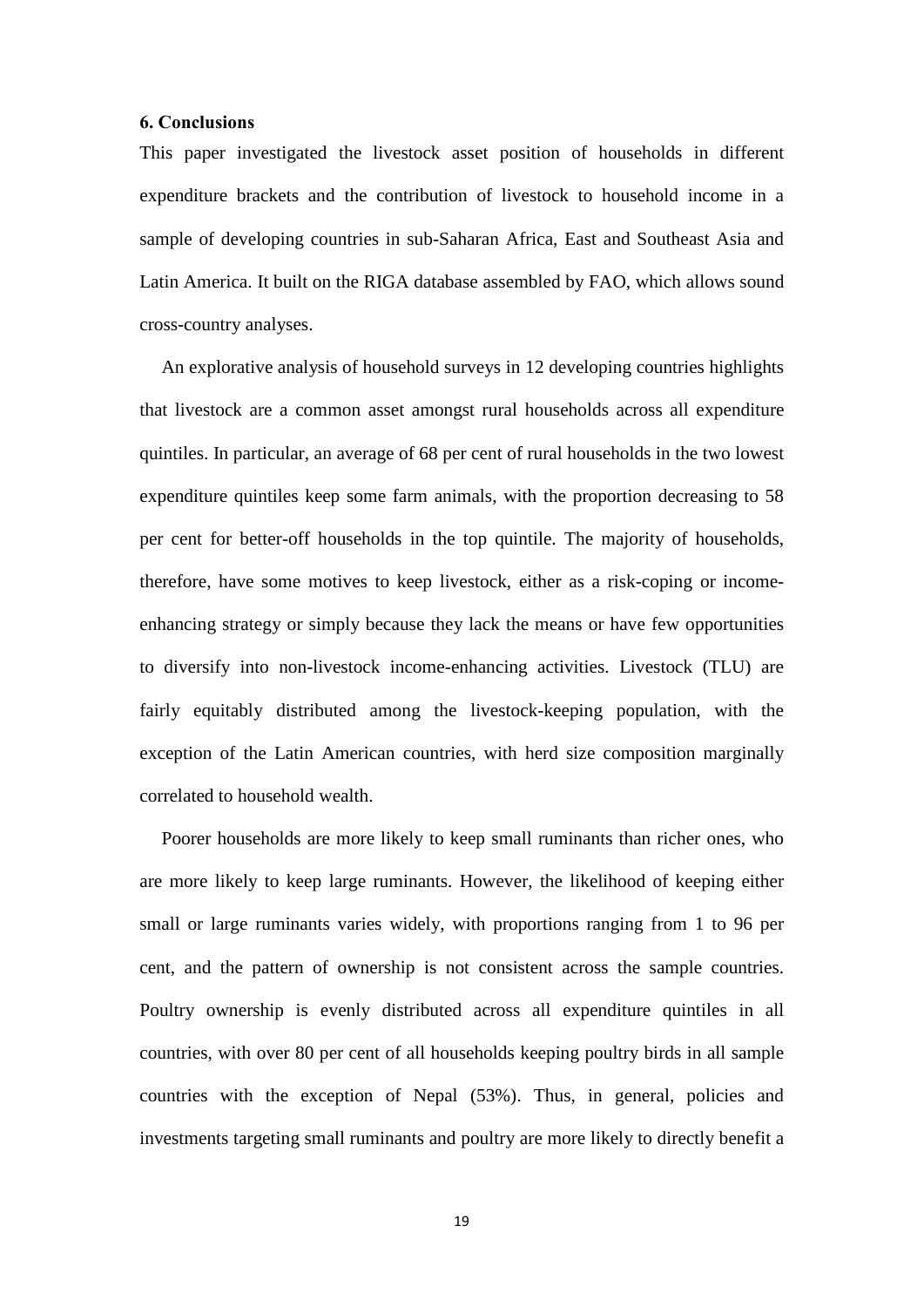larger share of poor livestock-keeping households than comparable interventions targeting large ruminants.

In the aggregate, the direct contribution of livestock to the income of rural livestock-keeping households is limited, with an average of 12 per cent across the sample countries and proportions ranging from 2 to 24 per cent. These figures, however, do not take into consideration the contribution of livestock to other dimensions of household welfare. For instance Alary et al. (2011) show that, in Niger, 60 per cent of households rely on sale of animals to cope with food shortages or unexpected medical expenditures; Vella et al. (1995) find that ownership of a cow is a significant predictor of height for age status in children in south-western Uganda, even after controlling for other indicators of economic status (for example, occupation, land owned, years of education).

The fact that an overwhelming majority of the rural population keep livestock suggests that increases in productivity or profitability of livestock will directly contribute to their livelihoods. While increased efficiency in the use of livestock assets would be beneficial to all livestock dependent households, it will provide a springboard in particular for those population sub-groups that rely relatively more heavily on livestock for their livelihoods (particularly in the context of rapidly growing demand for livestock products, which grows considerably faster than for staples). Furthermore, increasing the returns to livestock could help some households overcome threshold barriers to entry in other more remunerative activities, such as petty trade, or facilitate complementary use of assets between activities, such as increasing crop productivity through applying manure from livestock.

The above conclusions are limited to the direct impact of increased livestock productivity or profitability on household income and do not take into account the

20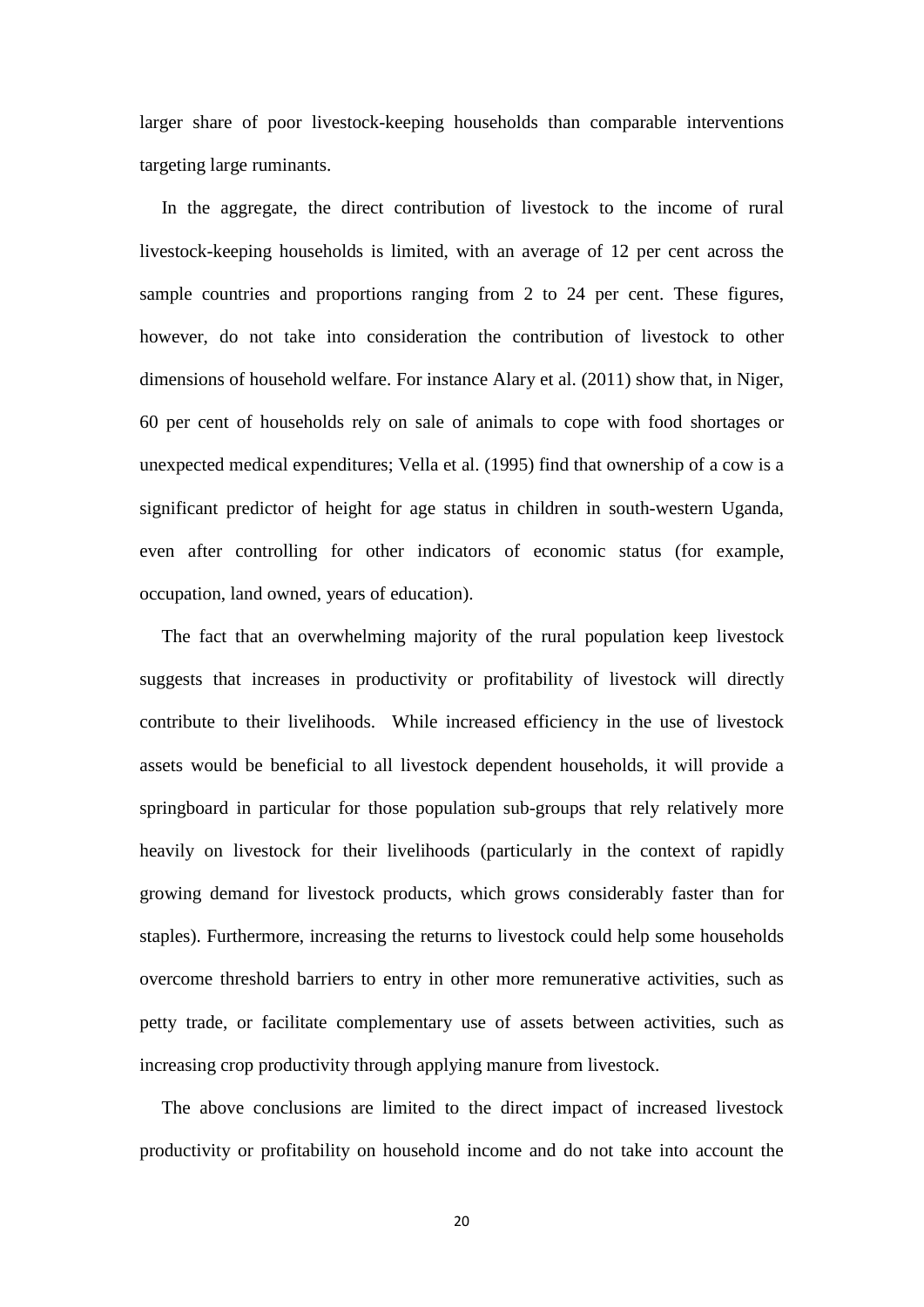multiplier effects of livestock sector growth. Omore et al. (2004) find that in Kenya between 0.3 to 2.0 direct and indirect jobs are created for every 100 litres of milk traded, depending the enterprise type; FAO (forthcoming) estimates that in sub-Saharan Africa livestock sector multipliers – as measured by the incremental effect of US\$1 additional spending on aggregate national household incomes – average US\$2.9 in primary livestock production and US\$5.9 in processing. These household multipliers are larger than those for alternative sectors and the benefits of livestock sector growth are usually relatively equally distributed because of a web of indirect linkages across distribution, processing and marketing activities, many of which are again undertaken by low-income households.

Further analyses and investigations are needed based both on the RIGA dataset and using other data which are more representative of the livestock-keeping population to enhance our understanding of the livestock-poverty linkages. Priority should be given to measure not only the overall contribution of livestock to household livelihoods, including livestock income and other non-monetary services provided by animals, but also to quantify the indirect benefits of livestock sector growth to both livestockkeeping and non-livestock-keeping households, both through consumption and production multiplier effects.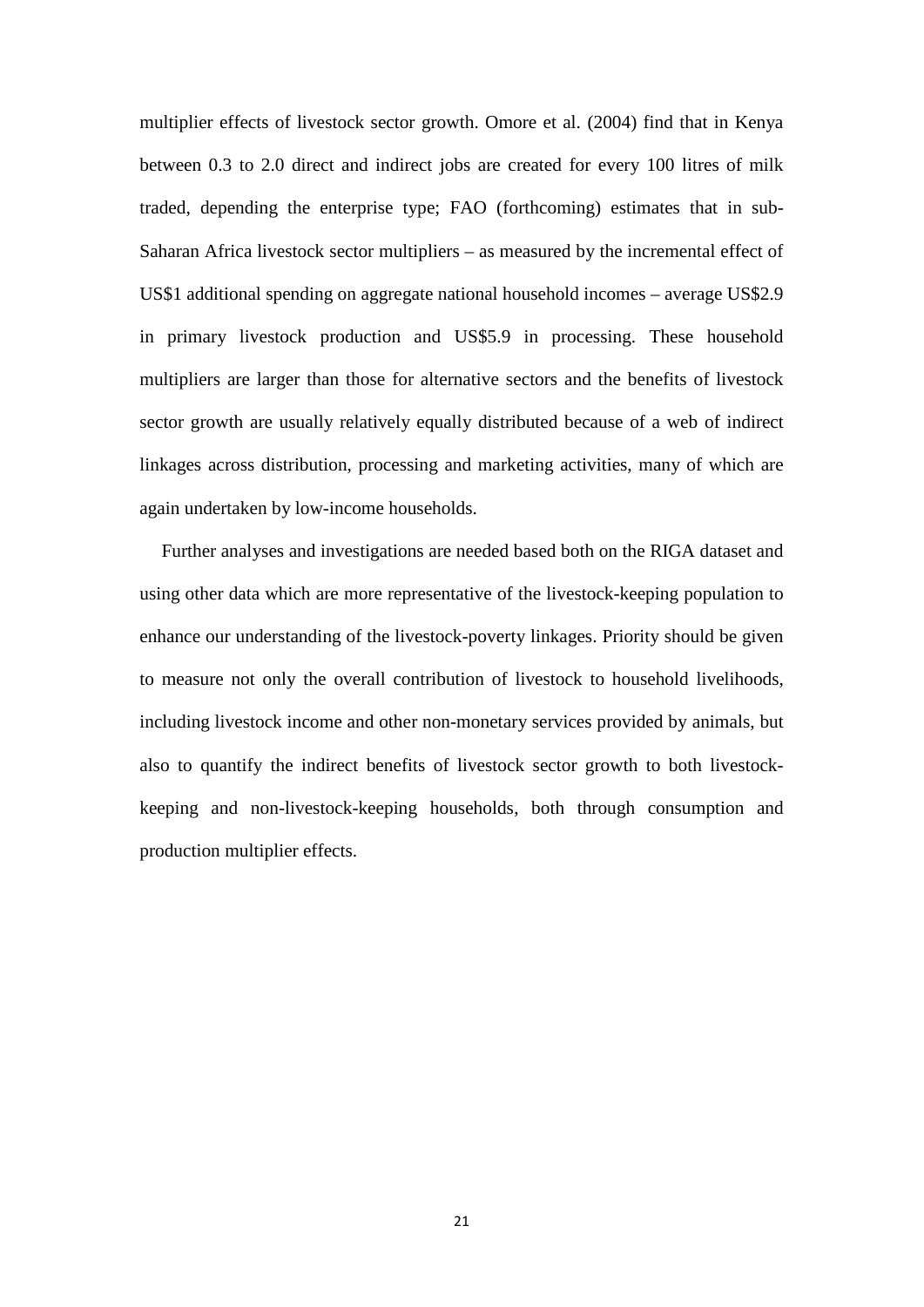#### **References**

- Abdulai, A. and CroleRees, A. (2001) Determinants of income diversification amongst rural households in Southern Mali. *Food Policy*, 26(4), pp. 437-452.
- Adams, R.H. (2002) Non-Farm Income, Land and Inequality in Rural Egypt. *Economic Development and Cultural Change*, 50(2), pp. 339-363.
- Adams, R.H. (1993) Non-Farm Income and Inequality in Rural Pakistan. *The Pakistan Development Review*, 32(4), pp. 1187-1198.
- Akter, S., Farrington, J., Deshingkar, P, Rao. L. and Freeman, A. (2007) Species diversification, livestock production and income in the Indian State of Andhra Pradesh. *Livestock Research for Rural Development*, 19(11).
- Alary, V., Corniaux, C. and Gautier, D. (2011) Livestock's Contribution to Poverty Alleviation: How to Measure It? *World Development*, forthcoming.
- Alderman, H. and Paxson, C.H. (1992) Do the Poor Insure? A Synthesis of the Literature on Risk and Consumption in Developing Countries. Policy Research Working Paper 1008, World Bank, Washington D.C.
- Barrett, C., Bezuneh, M., Clay, D.C. and Reardon, T. (2005) Heterogeneous Constraints, Incentives and Income Diversification Strategies in Rural Africa. *Quarterly Journal of International Agriculture*, 44(1), pp. 37-60.
- Barrett, C. and Luseno, W. (2004) Decomposing producer price risk: a policy analysis tool with an application to northern Kenya livestock markets. *Food Policy*, 29(4), pp. 393-405.
- Batres-Marquez, P., Clemens. R.L. and Jensen, H.H. (2007) Mexico's Changing Pork Industry: The Forces of Domestic and International Market Demand. *Choices*, 22(1), pp. 7-12.
- Bebe, B.O., Udo, H.M.J., Rowlands, G.J. and Thorpe, W. (2003) Smallholder dairy systems in Kenya highlands: breed preferences and breeding practices. *Livestock Production Science*, 82(2-3), pp. 117-127.
- Brown, A.G. (ed.) (2003) The livestock revolution: a pathway from poverty? Proceedings of a conference held at the ATSE Crawford Fund, Parliament House, Canberra. (Canberra: ATSE Crawford Fund).
- Catley, A. (2008) The growing demand for livestock. Will policy and institutional changes benefit poor people? *ID21 Insights*, 72, pp. 1-2.
- CARE (2008) *Pro-poor Analysis of the Dairy Value Chain of Bangladesh.* (Dhaka: CARE).
- Christiaensen, L., Demery, L. and Kühl, J. (2006) The Role of Agriculture in Poverty Reduction. An Empirical Perspective. World Bank Policy Research Working Paper 4013. World Bank, Washington D.C.
- Datt, G. and Ravallion, M. (1998) Farm Productivity and Rural Poverty in India. *Journal of Development Studies*, 34 (4), pp. 62-85.
- Davis, B., Winter, P., Carletto, G., Covarroubias, K., Quiñones, E.J., Zezza, A., Stamoulis, K., Azzarri, C. and DiGiuseppe, S. (2010) A Cross-Country Comparison of Rural Income Generating Activities. *World Development*, 38(1), pp. 48-63.
- Delgado, C., Rosegrant, M., Steinfeld, H, Ehui, S. and Courbois, C. (1999) Livestock to 2020 – The Next Food Revolution. Food, Agriculture, and the Environment Discussion Paper 28, IFPRI, Washington, D.C.
- Delgado, C., Narrod, C. and Tiongco, M. (2008) Determinants and Implications of the Growing Scale of Livestock Farms in Four Fast-Growing Developing Countries.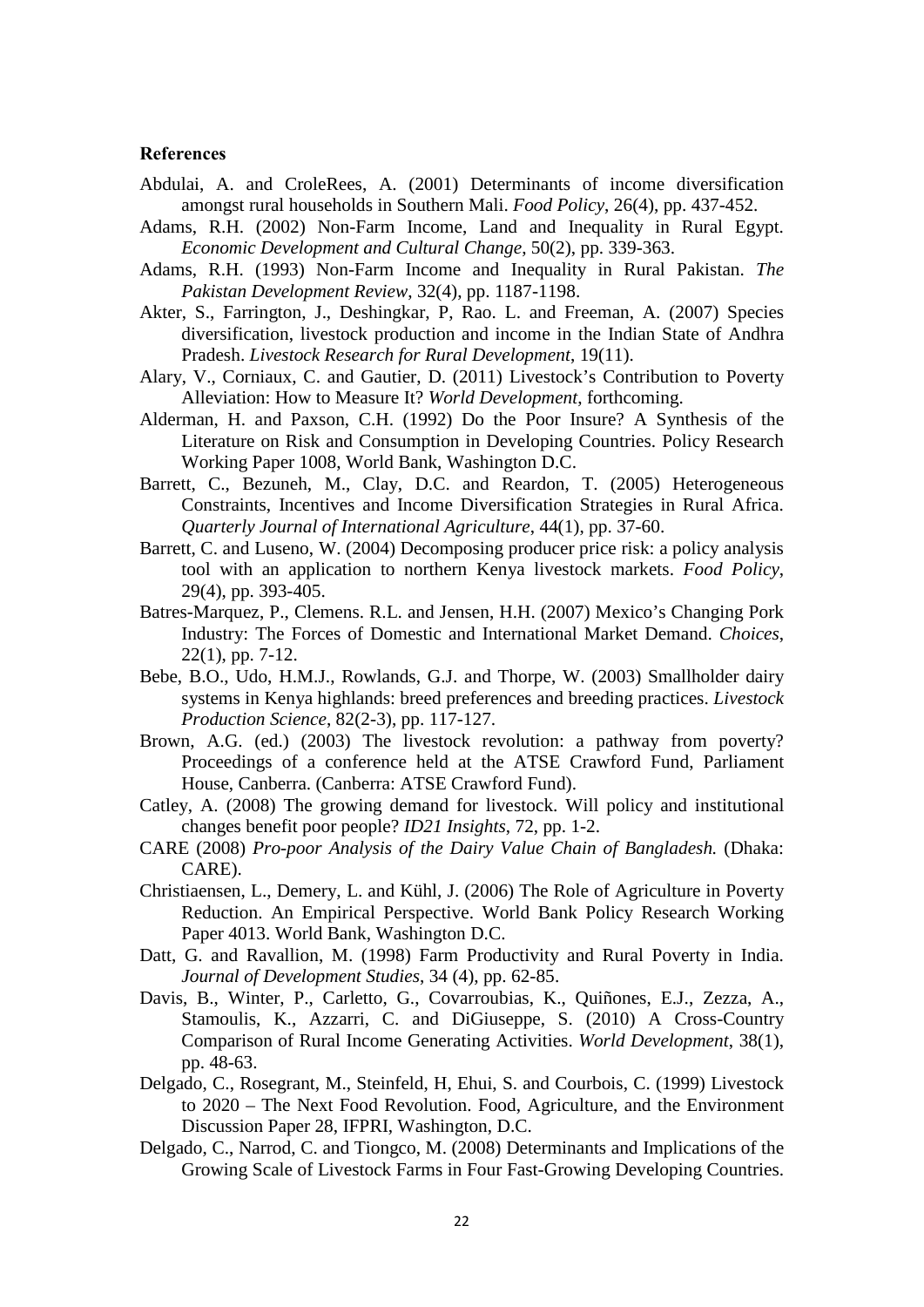Research Report 157. International Food Policy Research Institute (IFPRI), Washington D.C.

- Delgado, C. (2003) Rising Consumption of Meat and Milk in Developing Countries Has Created a New Food Revolution. *Journal of Nutrition*, 133, pp.3907S-3910S.
- Dorward, A., Anderson, S., Clark, S., Keane, B. and Moguel, J. (2001) Asset Functions and Livelihood Strategies: A Framework for Pro-Poor Analysis, Policy and Practice. Paper presented at EAAE Seminar on 'Livelihoods and Rural Poverty', Imperial College, London.
- ECLAC (2004) *Productive development in open economies*. (Santiago: Economic Commission for Latin America and the Caribbean).
- Ellis, F. and Freeman, A. (2004) Rural Livelihoods and Poverty Reduction Strategies in Four African Countries. *Journal of Development Studies*, 40(4), pp. 1-30.
- Ellis, F. and Mdoe, N. (2003) Livelihoods and Rural Poverty Reduction in Tanzania. *World Development*, 31(8), pp. 1367-1384.
- Ellis, F., Kutengule, M. and Nyasalu, A. (2003) Livelihoods and Rural Poverty Reduction in Malawi. *World Development*, 31(9), pp. 1495-1510.
- FAO (2002) *Smallholder Farmers in India: Food Security and Agricultural Policies.* RAP Publication 2002/03. (Bangkok: FAO Regional Office for Asia and the Pacific).
- FAO (2009) *The State of Food and Agriculture: Livestock in the Balance*. (Rome: FAO).
- FAO (forthcoming) *Linking Livestock Sector Development and Poverty Reduction: An Economic and Policy Perspective*. (Rome, FAO).
- Foodnet (2009) Marketing and postharvest research in Eastern and Central Africa. www.foodnet.cgiar.org
- GoI (2006) *Livestock Ownership across Operational Land Holding Classes in India, 2002-2003.* NSS 59th Round, Report No. 493 (59/18.1/1) (New Delhi: Government of India).
- IFAD (2001) *Rural Poverty Report The Challenge of Ending Rural Poverty*. (Rome: IFAD).
- Ifft, J. (2005) *Survey of the East Asia Livestock Sector*. (Washington D.C.: World Bank).
- ILRI (2003) *Livestock, a pathway out of poverty: ILRI strategy to 2010*. (Nairobi: International Livestock Research Institute (ILRI)).
- ILRI (2006) *Animal Genetics Training Resource, version 2, 2006*. Nairobi: International Livestock Research Institute (ILRI): Upssala: Swedish University of Agricultural Sciences, Uppsala).
- ILRI (2007) *ILRI Annual Report 2007 Markets that Work* (Nairobi: International Livestock Research Institute (ILRI)).
- Imai, K. (2003) Is Livestock Important for Risk Behaviour and Activity Choice of Rural Households? Evidence from Kenya. *Journal of African Economies*, 12(2), pp. 271-295.
- Kazianga, H. and Udry, C. (2006) Consumption smoothing? Livestock, insurance and drought in rural Burkina Faso. *Journal of Development Studies*, 79(2), pp. 413- 446.
- Kitalyi, A., Mtenga, L., Morton, J., McLeod, A., Thornton, P., Dorward, A., Saadullah, M. (2005) Why keep livestock if you are poor? in: E. Owen, A. Kitalyi, N. Jayasuriya and T. Smith (eds) *Livestock and Wealth Creation.*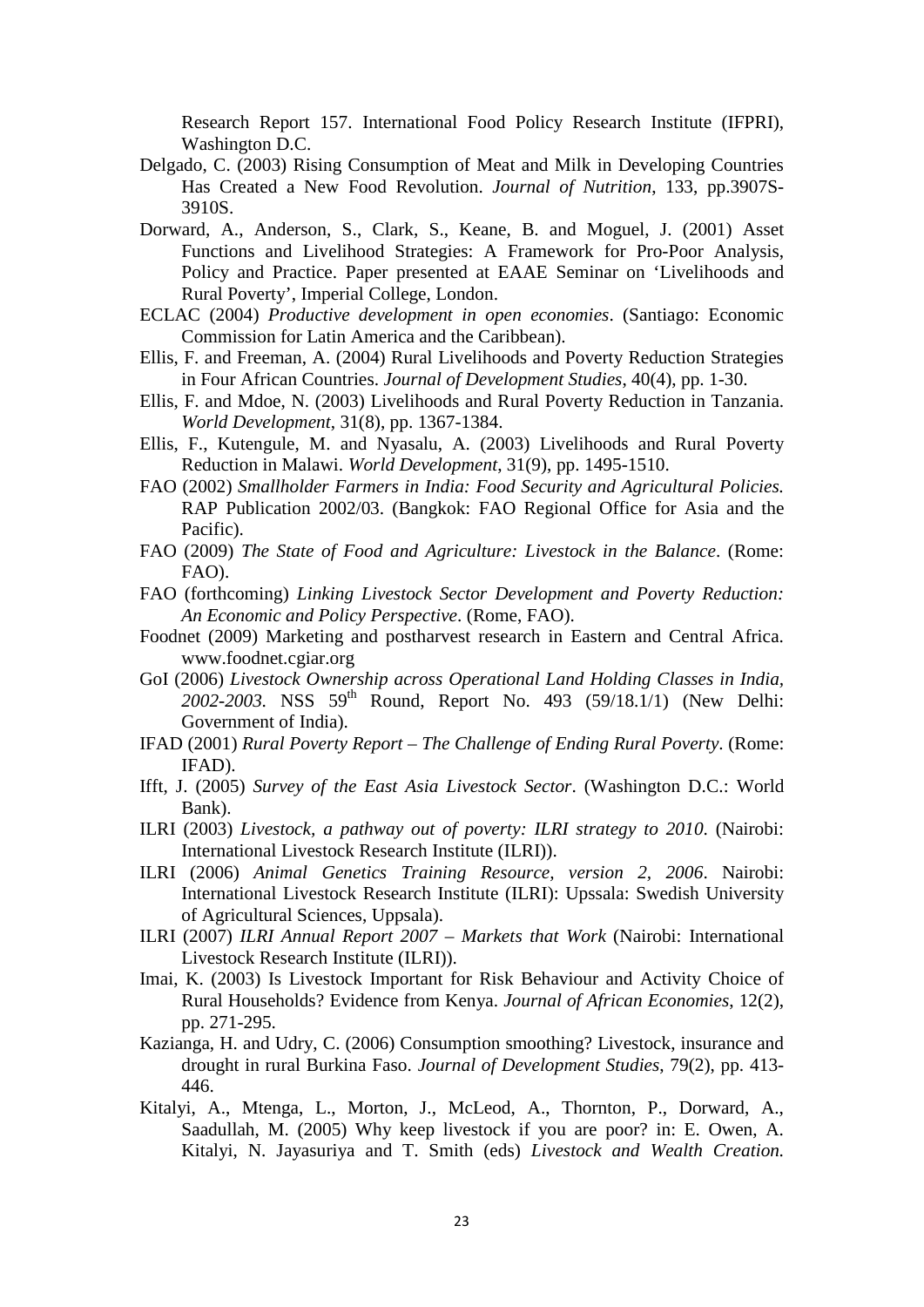*Improving the husbandry of animals kept by resource-poor people in developing countries* (Nottingham: Nottingham University Press), pp.13-27.

- Kristianson, P., Krishna, A., Radeny, M. Kuan, J., Quilca G., and Sanchez-Urrelo, A. (2007) Dynamic Poverty Processes and the Role of Livestock in Peru. PPLPI Working Paper No. 39, Pro-poor Livestock Policy Initiative (PPLPI), FAO, Rome.
- LID (1999) *Livestock in Poverty Focused Development.* (Crewkerne: Livestock in Development (LID)).
- Lu, Y., McDonagh, J., Semalulu, O., Stocking, M. and Nkalubo, S. (2002) Bridging Research and Development in Soil Management: Matching Technical Options with Local Livelihoods. Paper delivered at the  $12<sup>th</sup>$  ISCO Conference, Beijing.
- Lybbert, T., Barrett, C., Desta, S. and Coppock, D.L. (2004) Stochastic Wealth Dynamics and Risk Management among a Poor Population. *Economic Journal* 114 (498), pp. 750-777.
- Maltsoglou, I. and Rapsomanikis, G. (2005) The Contribution of Livestock to Household Income in Vietnam: A Household Typology Based Analysis. PPLPI Working Paper No. 21, Pro-poor Livestock Policy Initiative (PPLPI), FAO, Rome.
- Maltsoglou, I. and Taniguchi, K. (2004) Poverty, Livestock and Household typologies in Nepal. PPLPI Working Paper No. 13, Pro-poor Livestock Policy Initiative (PPLPI), FAO, Rome.
- McKinley, T. (1995) *The Distribution of Wealth in Rural China.* (New York: M.E.Sharpe).
- Mehta, R. and Nambiar, R.G. (2007) The poultry industry in India. Paper delivered at the FAO Conference on 'Poultry in the 21<sup>st</sup> Century'. 5-7 November, Bangkok.
- Mehta, R., Nambiar, R.G., Delgado, C. and Subramanyam, S. (2002) Impact of Changing Market Forces and Policies on Structural Change in the Livestock Industries of Selected Fast-Growing Developing Countries. Final Report of IFPRI-FAO Livestock Industrialization Project: Phase I. IFPRI, Washington D.C. and FAO, Rome.
- Mellor, J.W. (2003) Agricultural growth and poverty reduction the rapidly increasing role of smallholder livestock. Keynote address delivered at the International Workshop on 'Livestock and Livelihoods: Challenges and Opportunities for Asia in the Emerging Market Environment', Anand, India.
- Minot, N., Epprecht, M., Tram Anh, T.T. and Trung, L.Q. (2006) Income Diversification and Poverty in the Northern Uplands of Vietnam. Research Report Abstract 145. International Food Policy Research Institute (IFPRI), Washington D.C.
- Moll, H.A.J. (2005) Costs and benefits of livestock systems and the role of market and nonmarket relationships. *Agricultural Economics*, 32(2), pp. 181-193.
- Moll, H.A.J., Staal, S. and Ibrahim, M.N.M. (2007) Smallholder dairy production and markets: A comparison of production systems in Zambia, Kenya and Sri Lanka. *Agricultural Systems*, 94(2), pp. 593-603.
- Nanyeenya, W.N., Mugisha, J., Staal, S., Baltenweck, D.I., Romney D., and Halberg, N. (2008) Dairy Performance and Intensification under Traditional and Economic Efficiency Farm Plans in Uganda. *Middle East Journal of Scientific Research*, 3(2), pp. 82-89.
- Omore, A., Cheng'ole Mulindo, J., Fakhrul Islam, S.M., Nurah. G. M., Khan, I. and Staal, S. (2004) Employment generation through small-scale dairy marketing and processing. A joint study by the ILRI Market-oriented Smallholder Dairy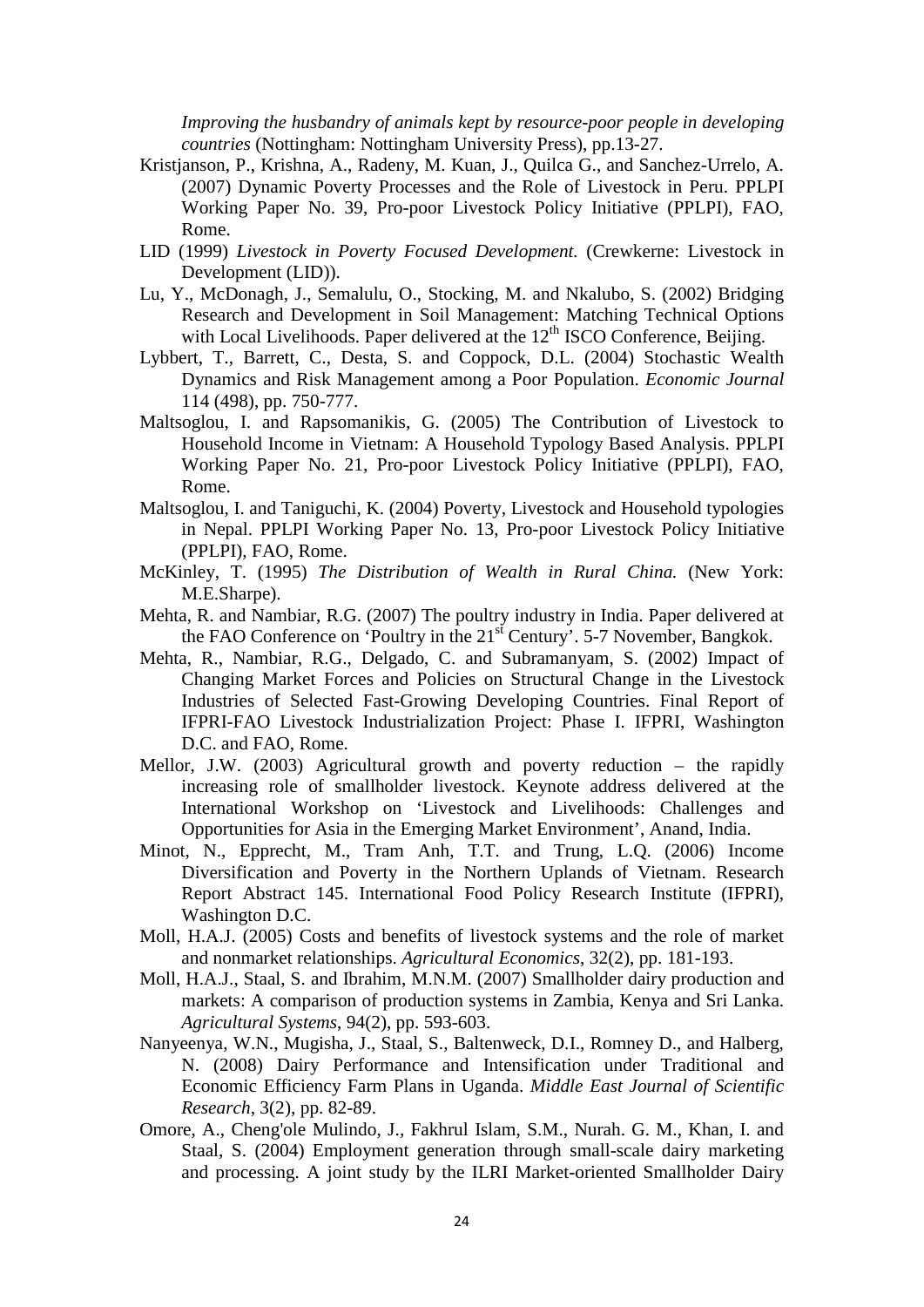Project and the FAO Animal Production and Health Division. FAO Animal Production and Health Paper 158, FAO, Rome.

- Peacock, C. (2005) Goats A pathway out of poverty? *Small Ruminant Research*, 60 (1-2), pp. 179-186.
- Pica, G., Pica-Ciamarra, U. and Otte, J. (2008) The Livestock Sector in the World Development Report 2008: Re-assessing the Policy Priorities. PPLPI Research Report 08-07. FAO, Rome.
- Pica-Ciamarra, U. (2009) Livestock-poverty linkages in Latin America. *Livestock Research for Rural Development*, 21(1).
- PRADAN (2008) Home-Based Broiler Farming Making Poultry Inclusive: A Pro-Poor Approach to Modern Poultry Sector. Good Practice Note prepared for the NDDB-FAO South Asia Pro-Poor Livestock Policy Programme, SA-PPLPP, New Delhi.
- Ravallion, M., Chen, S. and Sangraula, P. (2007) New Evidence on the Urbanization of Global Poverty. World Bank Policy Research Working Paper 4199. World Bank, Washington D.C.
- Roland-Holst, D., Otte, J. and Ifft, J. (2010) Integrated Poverty Assessment for Livestock Policy. FAO Policy Briefing to the Government of Vietnam. Hanoi, 2010.
- Roland-Holst, D., Kazybayeva, S. and Otte, J. (2007) PPLPI's Livestock Development Goals: Application to LDG1 to Peru, Senegal and Vietnam. Research Report, Pro-poor Livestock Policy Initiative, FAO, Rome.
- SDC (2007) The Livestock Revolution: An Opportunity for Poor Farmers? InfoResources Focus No. 1/07, Swiss Agency for Development and Cooperation (SDC), Zollikofen.
- Tsigas, M. and Ehui, S. (2006) The role of agriculture in Nigeria's economic growth: A general equilibrium analysis. Paper presented at the 9th Annual Conference on Global Economic Analysis, Addis Ababa.
- Udo, H.M.J., Aklilu, H.A., Phong, L.T., Bosma, R.H., Budisatria, I.G.S., Patil, B.R., Samdup, T. and Bebe. B.O. (2007) Livestock intensification in mixed farms; benefits and trade-offs, in J. van der Zijpp, J.A.J.Verreth Le Quang Tri, M.E.F. van Mensvoort, R.H.Bosma and M.C.M Beveridge (eds) *Fishponds in Farming Systems*, (Wageningen: Wageningen Academic Publishers), pp.271-280.
- Upton, M. (2004) The Role of Livestock in Economic Development and Poverty Reduction. PPLPI Working Paper No. 10, Pro-poor Livestock Policy Initiative (PPLPI), FAO, Rome.
- USAID (2007) Analysis of the Poverty Impact of the January 2006 Increase in Beef and Cattle Prices in Botswana. USAID / Southern Africa, Gaborone.
- van't Hooft, K. (2004) La lógica de la crianza pecuaria familiar campesina, in: K. van't Hooft (ed) *Gracias a los animales. Análisis de la crianza pecuaria familiar en Latinoamérica*, (Cochabamba, AGRUCO and CIGAC), pp.39-74.
- Vella, V., Tomkins, A., Nviku, J. and Marshall, T. (1995) Determinants of nutritional status in southwest Uganda. *Journal of Tropical Pediatrics*, 41 (2), pp.89–98.
- Wilson, R.T. (2007) Numbers, ownership, production and diseases of poultry in Lao People's Democratic Republic. *World's Poultry Science Journal*, 63: 655-663.
- Winters, P., Davis, B., Carletto, G., Covarrubias, K., Quiñones, E., Zezza, A., Azzarri, C. and Stamoulis, K. (2009) Assets, activities and rural income generation: evidence from a multicountry analysis. *World Development* 37 (9), pp. 1435– 1452.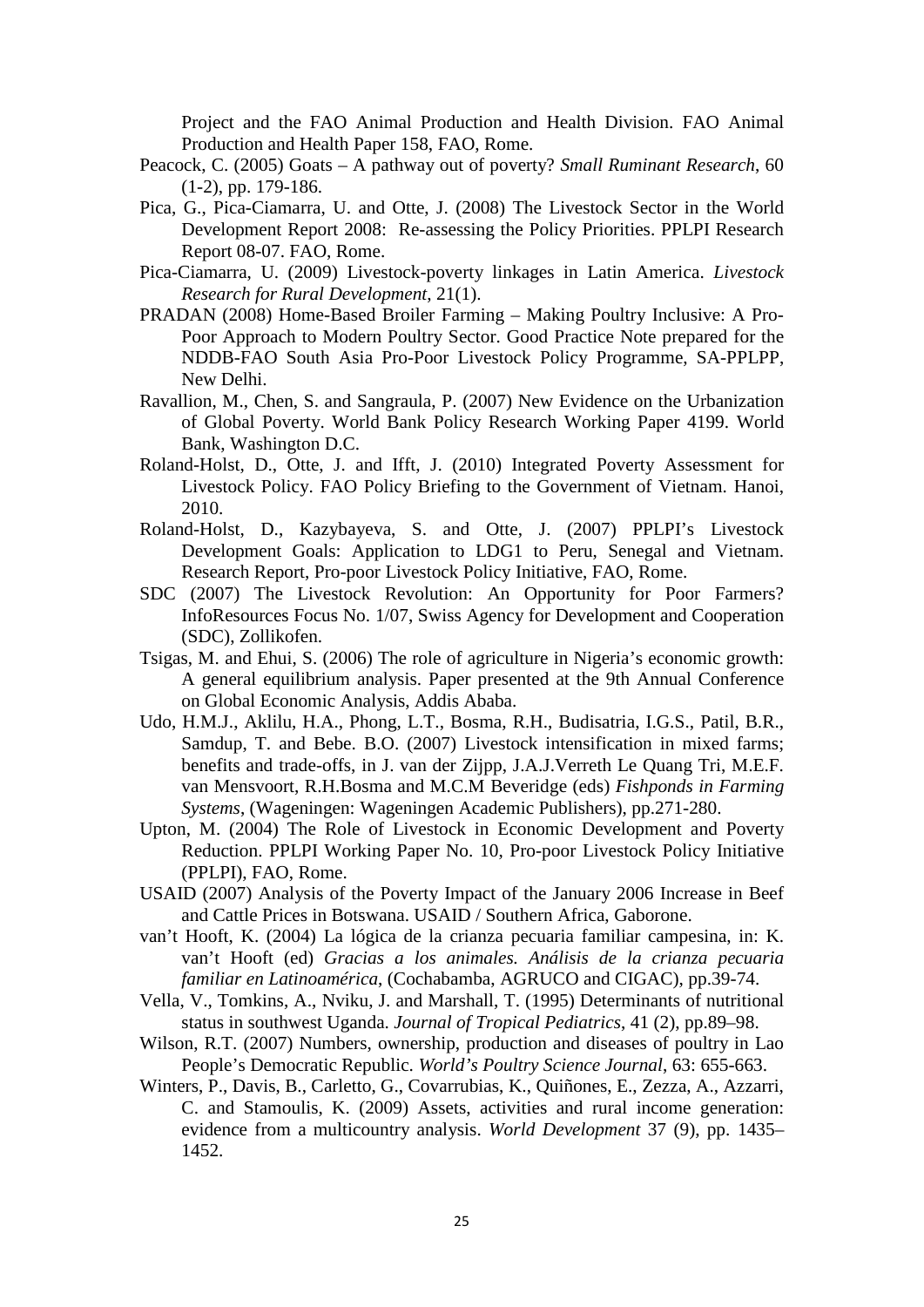- Wouterse, F. and Taylor, J.E. (2008) Migration and Income Diversification. Evidence from Burkina Faso. *World Development* 36(4), pp. 625-640.
- World Bank (2004) *Drivers of Sustainable Rural Growth and Poverty Reduction in Central America. Nicaragua Case Study.* (Washington D.C.: World Bank).
- World Bank (2008) *World Development Report 2008. Agriculture for Development*. (Washington D.C.: World Bank).
- A. Zezza, Winters, P., Davis, B., Carletto, G., Covarrubias, K., Quiñones, E. and Tasciotti, L. (2011) Rural Household Access to Assets and Markets: A Cross Country Comparison. *European Journal of Development Research*, forthcoming.